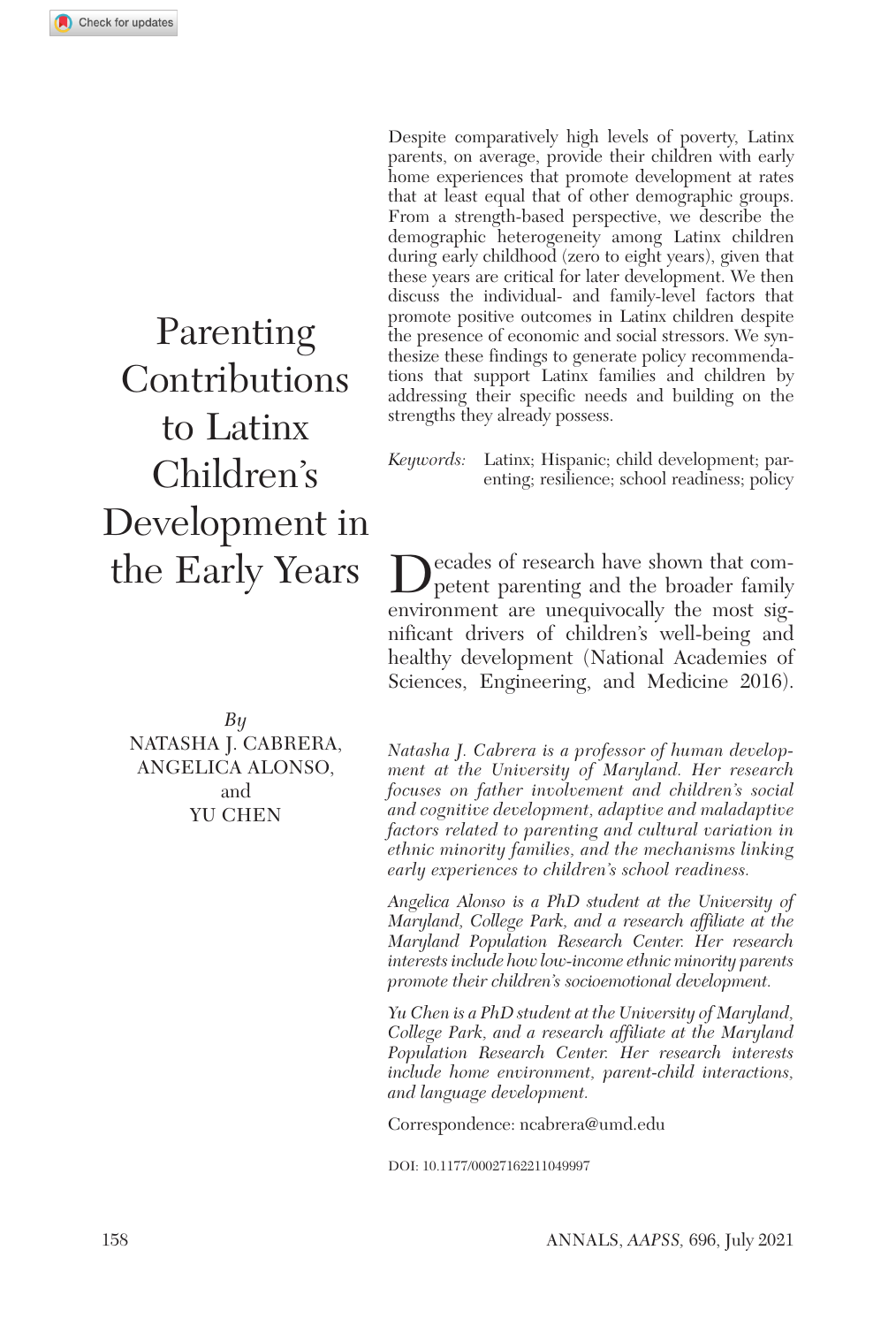Right from birth, children depend on the consistent love, protection, and support of their parents and other caregivers for their growth and development. Parents' impact on their children's development is fundamental during the earliest years of life when children's brains are rapidly developing, because parents almost exclusively create and shape childhood experiences (Blair and Raver 2016). Competent parenting is protective, mindful, and an integrated mixture of warmth and developmentally appropriate control (Teti et al. 2017). Competent parents help children to develop and build the foundational skills and knowledge that they need to learn about the world through parenting practices, behaviors, and social interactions. In the early years, parenting is most effective during sensitive periods where the neural pathways and the behaviors they support are most malleable (plastic) to environmental inputs (National Research Council 2000).

Latinx parents, as a group, experience comparatively high rates of family stress, including poverty, racism and discrimination, and, for many, challenges related to acculturating and rearing children in a different country that can compromise competent parenting. Yet research demonstrates that many Latinx parents are still able to provide their children with early home experiences that mitigate the negative effects of poverty on their children's development. Insights from research on Latinx children and families tend to focus on poverty and adversity; research on strengths and resilience in the Latinx community is relatively limited and not as rigorous. Researchers and policy-makers need to better understand the protective factors and strengths inherent in Latinx parents and families that contribute to children's outcomes and specifically support and invest in these strengths. Investing in and promoting what Latinx parents are already doing to protect and rear their children is the most efficient way to support the future of Latinx children.

This article accomplishes two goals: (1) we provide a demographic context for understanding Latinx parents and parenting; and (2) we highlight the proximal influences on Latinx parenting and describe how they support children's development in the early years (zero to eight), a period that sets the stage for later development. We do so with an eye toward delineating proximal and distal ways that the parenting role can be factored in to support the well-being of Latino youth. We also recognize that parents are not the only influences on children's development; we focus on parenting because nonparental care and education are covered in another article in this volume (see Mendez-Smith et al., this volume).

We set the stage by presenting a theoretical framework that contextualizes parenting and children's development in a broad ecological system that includes cultural and social determinants of parents' and children's well-being. We present a short profile of Latinx children's development and contextualize parenting and children's development by framing it within a risk and resilience framework. Understanding how parents create positive developmental pathways for their children in the context of adversity is fundamentally important for supporting parents, particularly in the early years. We conclude with a discussion of implications for programs and policies to strengthen the protective role that Latinx parents play in their children's lives and to provide continued support of their already positive parenting.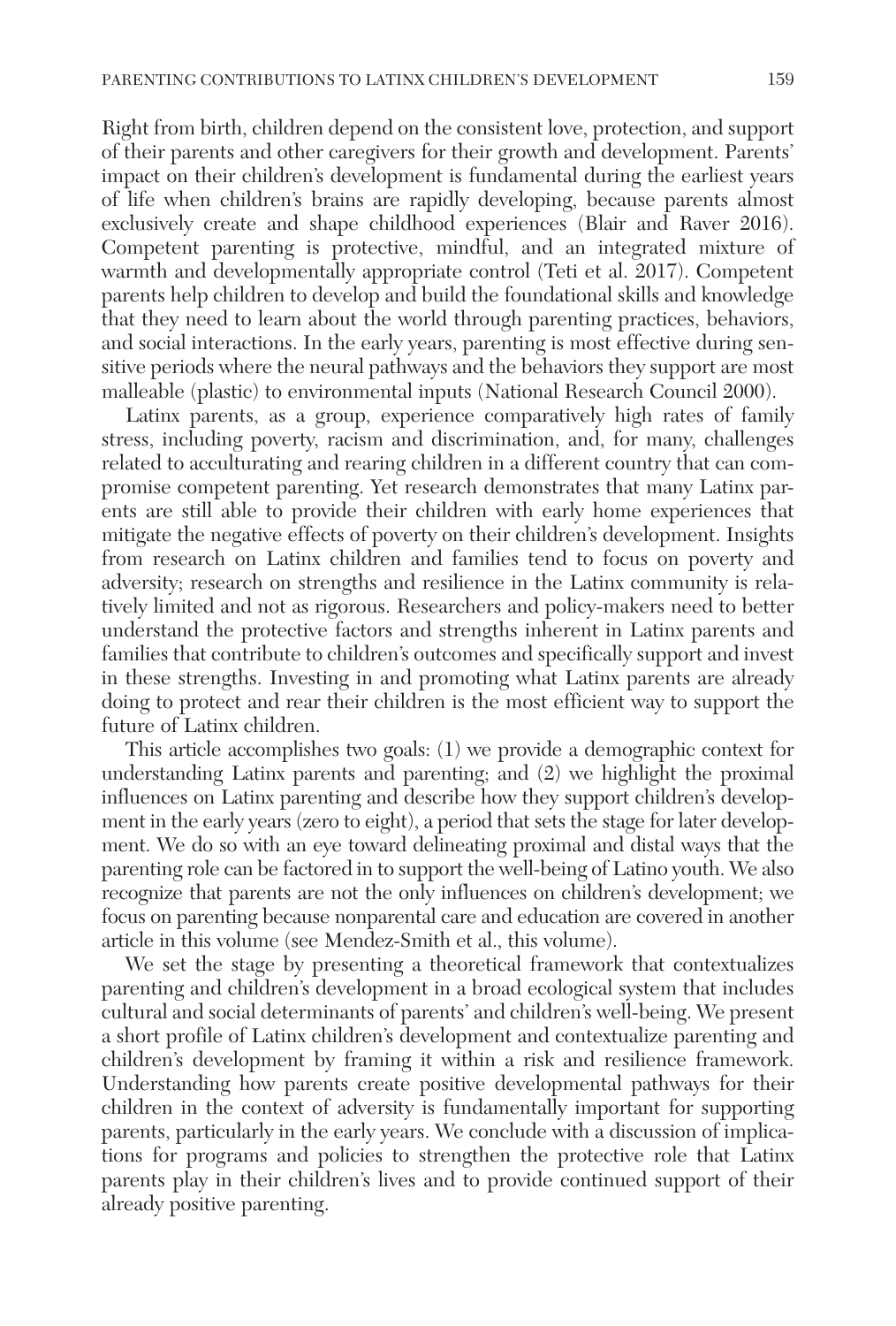# Theoretical Background

The prevailing paradigm to understand how parents and the family environment contribute to children's development has almost exclusively focused on parents' socioeconomic status (SES) and the investments of money and time parents make in their children (Yeung, Linver, and Brooks-Gunn 2002). When applied to Latinxs, this paradigm tends to perpetuate a deficit view that Latinx parents, many of whom are economically vulnerable, lack the resources that promote parenting competence, and therefore their children lag behind on many indicators of school success (Guerrero et al. 2013). Critics of this approach point to its limitations, including that it does not consider protective factors; ignores the powerful influence of social position indicators on opportunities, parenting, and developmental outcomes; and discounts culturally specific ways in which Latinx parents rear their children.

A new way to examine how parents matter for Latinx children's development that goes beyond parents' money and education is to consider specific social and cultural influences that are most likely to impact parents and consequently children's development. Cynthia García Coll and her colleagues (1996) developed the Integrative Model for the Study of Developmental Competencies in ethnic minority children (i.e., the Integrative Model) to better understand the multiple influences on parenting and children, including social positions of race, social class, ethnicity, and gender, as well as the implications for opportunities and outcomes (García Coll et al. 1996). The Integrative Model takes as a given that child development is influenced by a set of proximal (e.g., parenting behaviors) and distal (e.g., economic conditions) characteristics and processes of the family and community in which children live. These factors include parents' social position; race-based factors, such as racism, victimization, and discrimination; family residential, economic, social, and psychological segregation; the quality of schools, neighborhoods, and health care facilities; family adaptive cultural factors, such as cultural legacies; child characteristics, such as age and temperament; and family structure, values, beliefs, and goals.

The Integrative Model is consistent with Latino/Latina Critical Race Theory (LatCrit) that focuses on multidimensional identities and considers the intersectionality of various forms of oppression, such as racism, sexism, and classism (Bernal 2002). Latinx parents' experiences are shaped not only by their ethnicity, but also by the language they speak, their immigration experience, their sexuality, their phenotype, and their culture. This way of thinking about how ethnic minority parents support their children's learning and development is theoretically and methodologically different from the parenting and child development models that guide most of the parenting literature. It is not surprising, then, that studies that have tested this integrative model are lacking and the bulk of the available evidence is descriptive and correlational.

We recognize that strengthening parents' resources and capabilities to foster children's healthy development provides the best rationale for integrating parent and child services (Shonkoff and Fisher 2013). For example, early childhood programs that offer parenting or English as a second language classes can maximize their investments on children. These efforts coined "Two-Generation 2.0"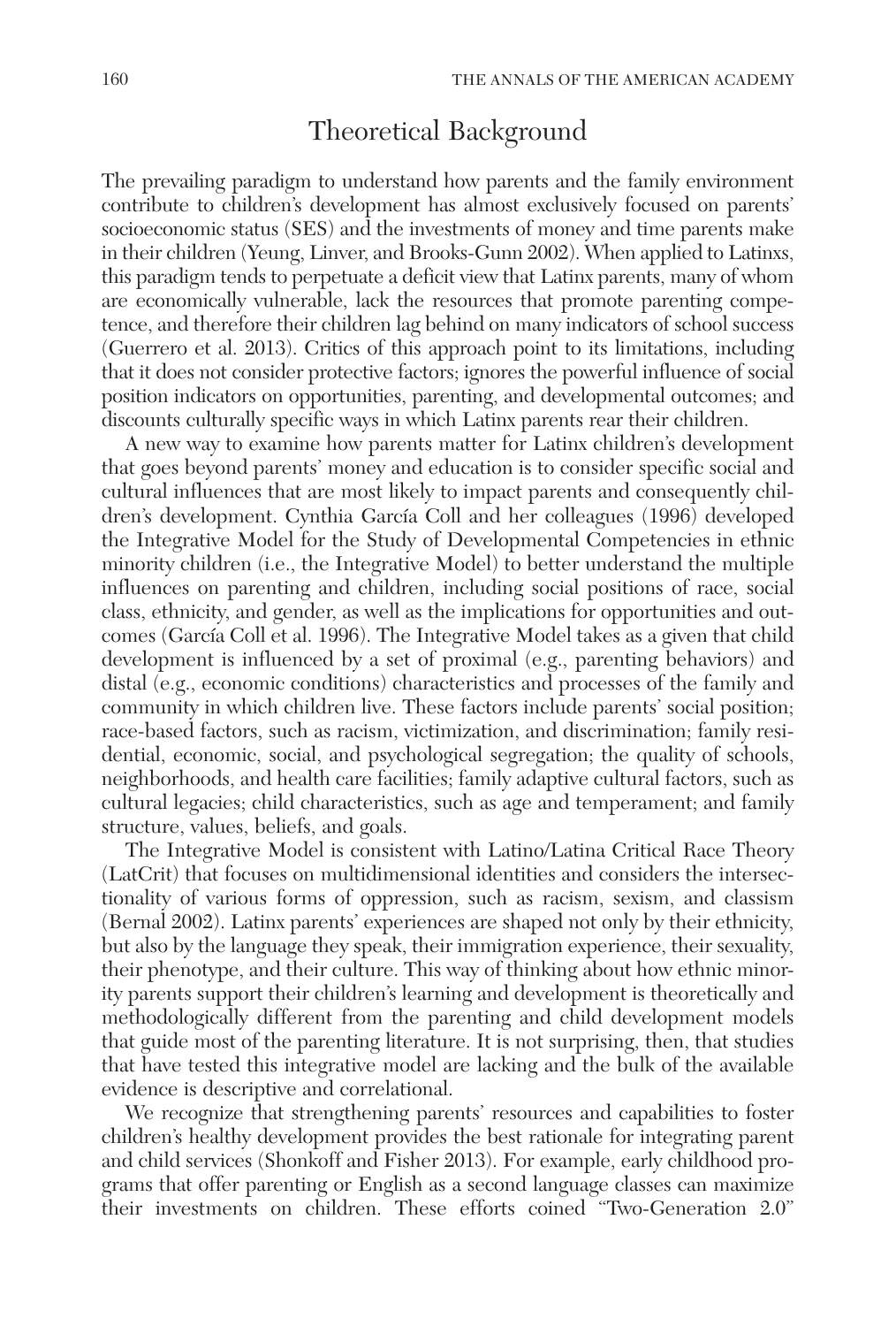programs offer a compelling rationale for integrating services for both children and parents (Chase-Landsdale and Brooks-Gunn 2014). While the evidence for the effectiveness of these programs is spotty, we agree that services and programs designed to promote children's development might be more effective when they also provide services to improve competent parenting.

#### *How do Latinx children perform relative to peers?*

To understand how Latinx children perform in standardized tests, researchers typically compare them to their white peers. The strongest evidence comes from studies using nationally representative samples of children. A consistent finding is that Latinx children, as young as nine months of age, score lower than their white peers on measures of cognitive ability (Halle et al. 2009). Latinx preschoolers also show lower receptive and expressive vocabulary skills and less knowledge about literacy, numbers, and shapes than non-Hispanic white preschoolers (Chernoff et al. 2007). Studies also show that Latinx boys have significantly lower cognitive scores and less expressive vocabulary than white boys at 24 months, as well as lower expressive language and math scores at preschool and kindergarten age (Cabrera et al. 2017). When compared to Latinx girls, Latinx boys have worse expressive language skills at 24 months and at preschool age but have better math scores at preschool and at kindergarten. These early differences between Latinx children and their white peers seem to increase during the first two years and persist in preschool and at kindergarten entry (Cabrera et al. 2017; Fuller et al. 2015). In contrast, several studies have found that Latinx children's social skills and social adaption seem to be at the same level or better than those of their peers (Padilla, Cabrera, and West 2017).

When studies compare Latinx children to other Latinx children whose life experiences vary from their own, the story is different and more informative. Studies using national datasets show that Latinx children whose parents are immigrants perform worse on cognitive tests than Latinx children whose parents are not (Padilla and Ryan 2018). The evidence is similar, although less consistent, for Latinx children's social skills. A study of low-income Latinx children in Miami found that immigrant Latinx children (i.e., children born outside the United States) are rated by their teachers as being more socially competent and having fewer behavior problems than their native-born Latinx peers (De Feyter and Winsler 2009). This "immigrant advantage" might reflect immigrant parents' values and strong work ethic that encourage children to obey the teacher and conform with school rules and norms (Aldoney and Cabrera 2016; Feliciano 2001). Other studies have found the opposite: first-generation Latinx children are rated by their teachers as being lowest in social competence (e.g., self-control, interpersonal skills) compared to later-generation Latinx children (Galindo and Fuller 2010).

## Parenting in Context: Risk and Resilience

We take it as given that risks at multiple levels—individual, family, and community present threats to and undermine the quality of parenting and, consequently,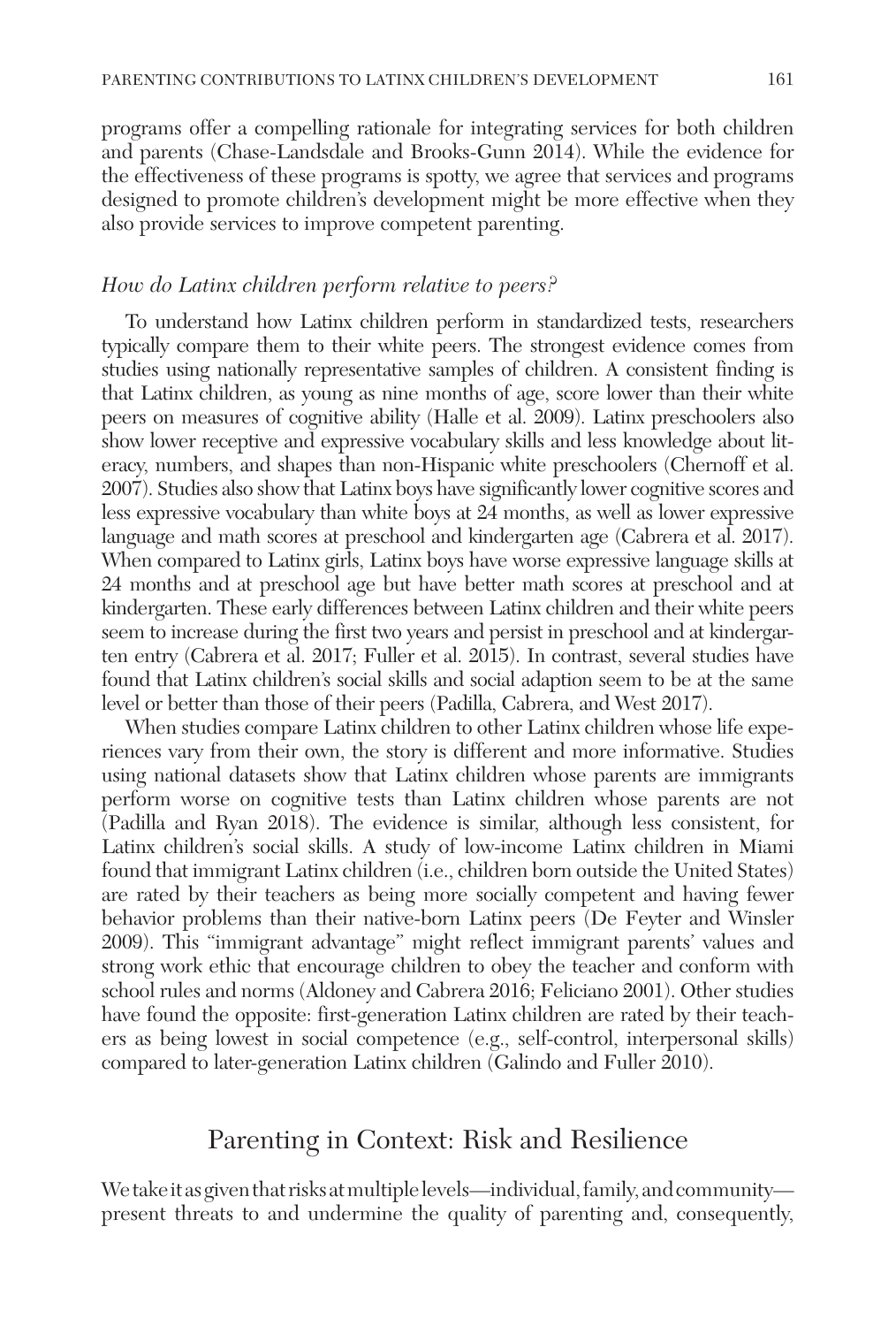children's development. But we also recognize that not all children growing up poor exhibit negative outcomes and that, under some conditions, established risk factors are not associated with negative outcomes (Masten 2001). It is particularly important to examine not just the adversity of parents who are considered to be "at risk," but also how they promote good outcomes for their children against all odds (Masten and Cicchetti 2016). Information about the positive developmental pathways—and protective factors—that parents create for their children in the context of adversity is essential to public policies intended to intervene early to prevent problems later in life.

#### *Risk factors*

Risk factors are conditions or behaviors that increase the chances that individuals will have negative outcomes. The key sociopsychological factors for which substantial evidence exists about the risk they pose for parents and children include distal processes, such as family economic resources and poverty, experiences with racism and discrimination, and immigration status; and more proximal processes, such as parenting behaviors and parental well-being.

*Family economic resources and poverty.* Greater family economic resources, including household income and education, have small but significant effects on a range of developmental outcomes and might matter most during the early foundational years of childhood (Duncan, Morris, and Rodrigues 2011). The consequences of growing up in poverty during their first five years of life are dire: children are less likely to complete formal education and have diminished earning power as adults (Duncan, Morris, and Rodrigues 2011). This is particularly alarming because poverty rates tend to be highest in young families, during the earliest and most important years for children's development (McCarty 2016). Poverty and its correlates—unsafe neighborhoods, low wages or unemployment, no access to health insurance—pose serious challenges to competent parenting.

Poverty is a significant risk factor for Latinx parents that presents formidable challenges and stress for their ability to rear their children under these conditions (Gennetian et al. 2015). Making ends meet, dealing with the daily hassles of being poor, and having unmet material needs increases risk to parents' mental health. These experiences make it very difficult for parents to interact with children in nurturant and developmentally appropriate ways and may increase the use of harsh, inconsistent, and coercive parenting practices. Not only do incomepoor parents have financial challenges, they also have low levels of education that undermine their ability to stimulate their children's learning, language, and thinking in ways that promote children's academic success (Magnuson 2007). Mothers with less than a high school degree have limited knowledge and higherorder thinking skills that, in turn, impact the way they communicate with their children. Less-educated mothers also tend to have fewer expectations for their children's education, are unable to create a better home learning environment for their children, and do not engage their children in frequent learning-related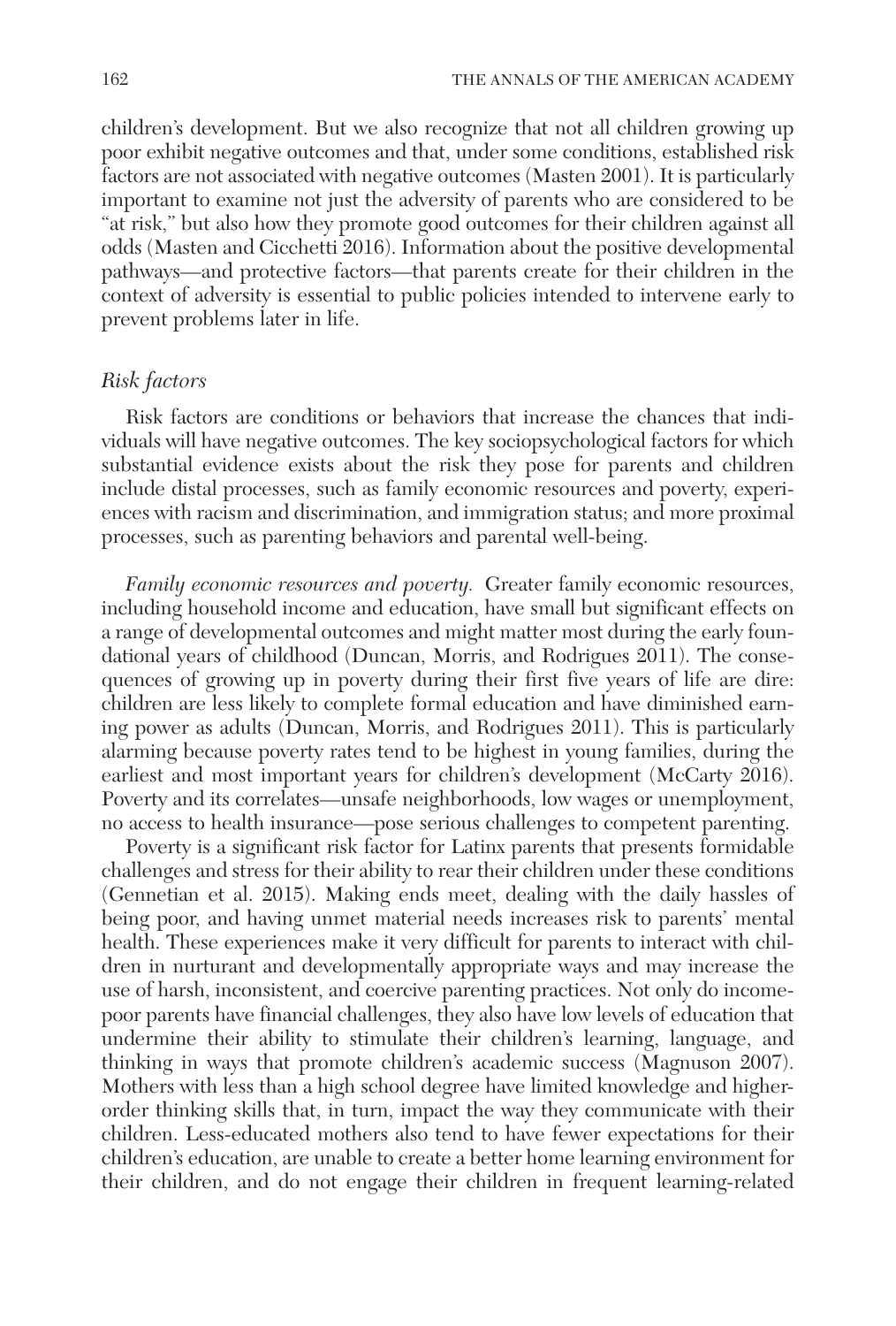activities both at home (e.g., reading) and outside the home (e.g., museum visits) (Davis-Kean 2005). Descriptive data show that Latinx mothers with lower education may be less knowledgeable of child development (e.g., how parenting behaviors promote learning) and engage in less caregiving and play activities with their children (Cabrera et al. 2006).

Of particular importance for young children may be the quality of parent-child interactions and parents' verbal responsiveness, which are critical for emergent language and cognitive skills (Landry, Smith, and Swank 2006). Better-educated mothers talk more to their child, are more verbally responsive to their child, and use language in more complex ways than less-educated mothers (Hoff 2013). Latinx mothers with higher levels of education have been observed to engage in more child-oriented parenting (e.g., sensitivity) during semistructured play interactions than Latinx mothers with lower levels of education (Dyer, Owen, and Caughy 2014).

*Racism, discrimination, and colorism.* Racism, a "system of prejudice, discrimination, and institutional power that privileges [w]hites and oppresses various people of color" has detrimental effects on the physical and mental health of the underprivileged population (Hunter 2002, 175). Colorism, a form of prejudice and discrimination based on individuals' skin tone, has similar effects on individuals' well-being (Thompson and McDonald 2016). For Latinx adults, skin tone is predictive of occupation, income, and educational attainment (Telles 2007). These forms of oppression are pronounced, persistent, and pervasive and are experienced by Latinx parents and children in the form of racial slurs and in the way people treat them as racial stereotypes rather than as individuals. Not surprisingly, racism is a significant risk factor for health inequalities, such as infant mortality, heart disease, and cancer among racial minorities (Sondik et al. 2010).

Parents who experience racism and are perceived to be part of the "out-group" have chronic health issues and feel frustrated, angry, and anxious. Systemic racism can also indirectly impair parents' ability to rear their children in safe neighborhoods and have access to good schools, clear air and water, and health care that may have an impact on their physical health (Iceland and Hernandez 2016). Children targeted by racism are more likely to be depressed, anxious, exhibit behavior problems, and have lower self-esteem, which affects learning and their outcomes in adulthood (Calzada, Kim, and O'Gara 2019; Levy et al. 2016). Both experiencing racism and parenting children who have experienced racism can be stressful, emotionally taxing, and can exhaust already limited resources, which can undermine parents' ability to interact with children positively and consistently.

*Parents' immigration status.* Parents' immigration status is a risk factor for adverse outcomes for children because the process of rearing children in an unfamiliar place with distinct norms, values, and expectations exposes children to unique developmental demands, opportunities, and stressors (Yoshikawa, Suárez-Orozco, and Gonzales 2017). Immigrant parents face many barriers, including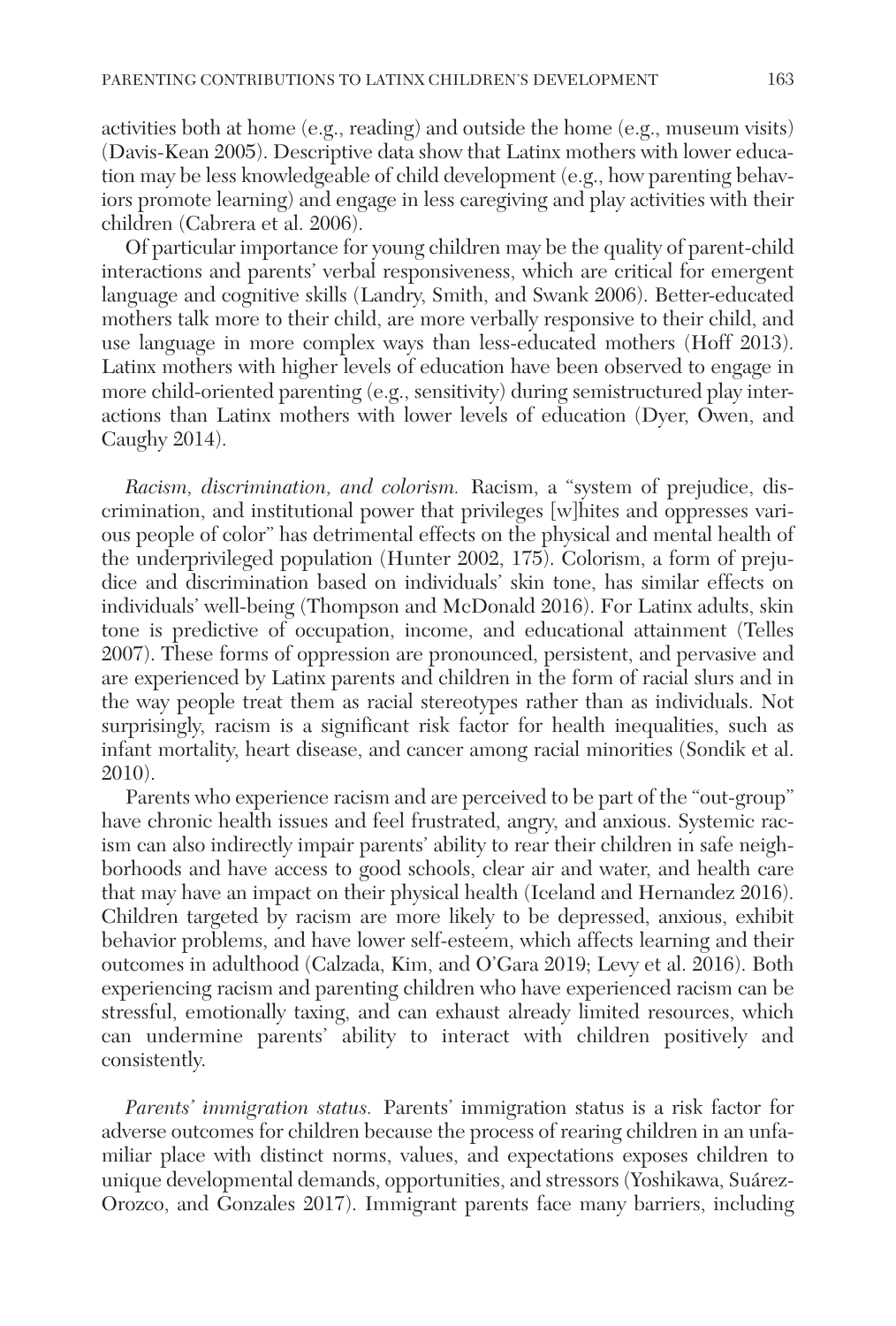limited English proficiency, less formal education, and stress that can undermine their ability to parent their children. Latinx immigrant parents (born outside the United States) have children who perform worse on tests of school readiness at kindergarten entry than Latinx parents born in the United States (Padilla and Ryan 2018).

Undocumented immigrant parents face additional challenges as they typically earn lower wages, work more hours, are less likely to be connected to the formal labor market and have work protections, and, consequently, are less likely to access resources (e.g., food stamps) and interact with public institutions (e.g., schools) that are beneficial for their young children (Suárez-Orozco et al. 2011). Overall, undocumented immigrants are most disadvantaged. They average less than a high school education, are more likely to have children during their teen years, and experience more economic strain (e.g., renting a room in an apartment). Consequently, immigrant Latinx parents are most at risk for less-nurturant parenting and seldom engage their children in cognitively stimulating activities at home (e.g., reading books, telling stories, playing games) at levels that can prepare them for the demands of kindergarten (Padilla and Ryan 2018). Studies find that immigrant parents have children who are perceived to have the lowest levels in social competence (e.g., self-control, interpersonal skills) compared to latergeneration Latinx children (Galindo and Fuller 2010).

*Parenting well-being.* Maternal depression is one of the strongest risk factors for negative developmental outcomes during early childhood (e.g., Paulson, Dauber, and Leiferman 2011). Although children are incredibly resilient, exposure to stressors such as maternal and paternal depression early in life charts a course for physical, cognitive, and emotional health problems that can be costly for families and society to navigate (Baker, Brooks-Gunn, and Gouskova 2020; Yu and Wilcox-Gök 2015). This is concerning because the rates of depression for Latinx mothers during the perinatal and postpartum period are higher than they are for mothers of other racial and ethnic groups (Shellman et al. 2014). Latinx mothers are also more likely than other mothers to say they are in poor mental health and are less likely to receive mental health support (Harris and Santos 2020; Shellman et al. 2014). Latinx mothers with high levels of depressive symptoms have children who exhibit more externalizing behaviors, dysregulation, depressive symptomology, and poorer health outcomes (Harris and Santos 2020). The effects on health outcomes are particularly noteworthy because maternal depression has been associated with both reduced weight gains over the first two years and obesity at age four (Marshall et al. 2018). Maternal depression is especially detrimental to Latinx families because it tends to exacerbate the negative effects of poverty on parenting and children.

#### *Protective factors*

How do parents rear their children when they are threatened by poverty, violence, or are exposed to racism and discrimination? How do parents rear resilient children so they can cope with adversity and even succeed despite serious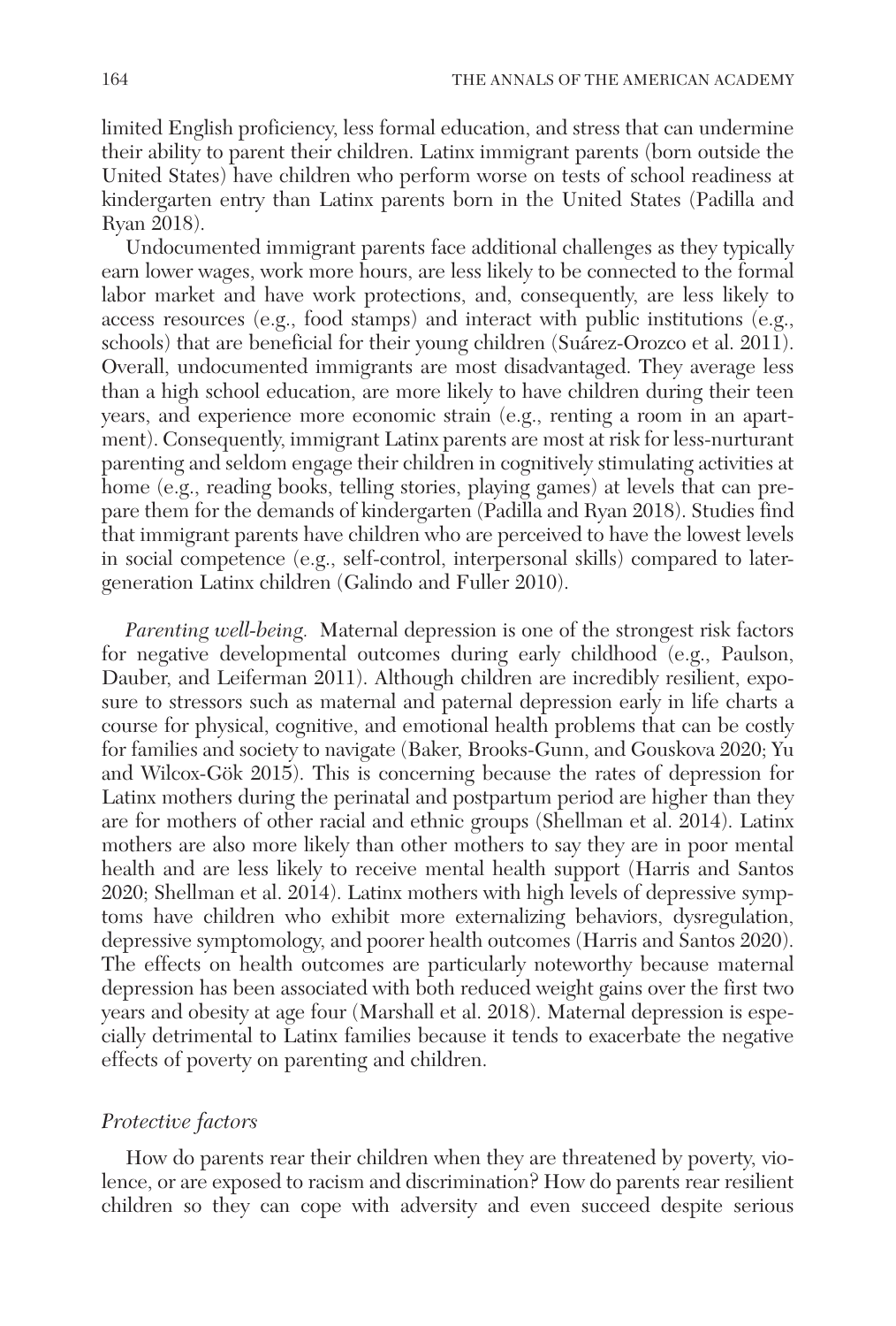challenges to their development? Protective factors in early childhood are of particular interest because programs and interventions are more effective when initiated early versus later in childhood (Olds 2002). Limited empirical evidence exists about specific aspects of the family environment of Latinx children that might protect them from the negative effects of poverty and other risk factors. Available evidence (usually from small surveys) shows that family- and individuallevel characteristics exist that improve Latinx children's chances of dealing with adversity in positive ways (Suárez-Orozco et al. 2018). The optimal solution is not to rely on the resilience of parents alone, but to remove the stress and poverty in the first place.

*Nurturant and responsive parenting.* Parenting research focuses on both what parents do, that is, parenting practices; and how they do it, that is, parenting quality. Parenting practices include the way parents socialize and control their children's behaviors; and parenting quality focuses on how nurturing or hostile, attuned or not, parents are when they interact with their children. Competent parenting is a mixture of parenting practices and quality. Competent parenting includes anticipating and responding to children's distress, striking a balance between being nurturing and implementing appropriate levels of control, and understanding what the child is capable of given their developmental stage (Teti et al. 2017).

Correlational and empirical evidence find that during early childhood, a variety of specific parenting practices, such as being warm, using consistent and developmentally appropriate discipline, providing structure, and monitoring their children's whereabouts, are associated with children's positive development both in the short and long term (Bornstein 2019; Cabrera et al. 2000; Jeon and Neppl 2019). One of the parenting practices most consistently associated with positive outcomes is nurturant and responsive parenting. Nurturant and responsive parents frequently engage children in informal enriching activities such as reading, playing, telling stories, and doing puzzles that promote learning. These types of activities are likely to develop the competencies children need to succeed in school and beyond (National Scientific Council on the Developing Child 2015; Ruberry et al. 2018).

The best evidence on differences in nurturant parenting among Latinxs comes from national studies that draw on measures of the frequency with which parents engage their children in literacy activities. When asked how often they engage in reading, singing, or telling stories, low-income Latinx mothers and fathers reported reading more often (i.e., three or more times per week) when their children were older (i.e., toddlers and preschoolers) than when they were infants (Cabrera et al. 2021). Parents were more likely to sing to their infants than to their older children. Singing exposes children to language, vocabulary, and rhymes that stimulate language growth, but it is not as efficient as reading because it is not necessarily directed to the child. Small survey studies using qualitative measures of parenting offer more detailed information of behaviors, such as informal teaching about mathematical concepts through cooking or chores, that Latinx parents do at home with their children (Galindo, Sonnenschein, and Montoya-Ávila 2019; Montoya-Ávila,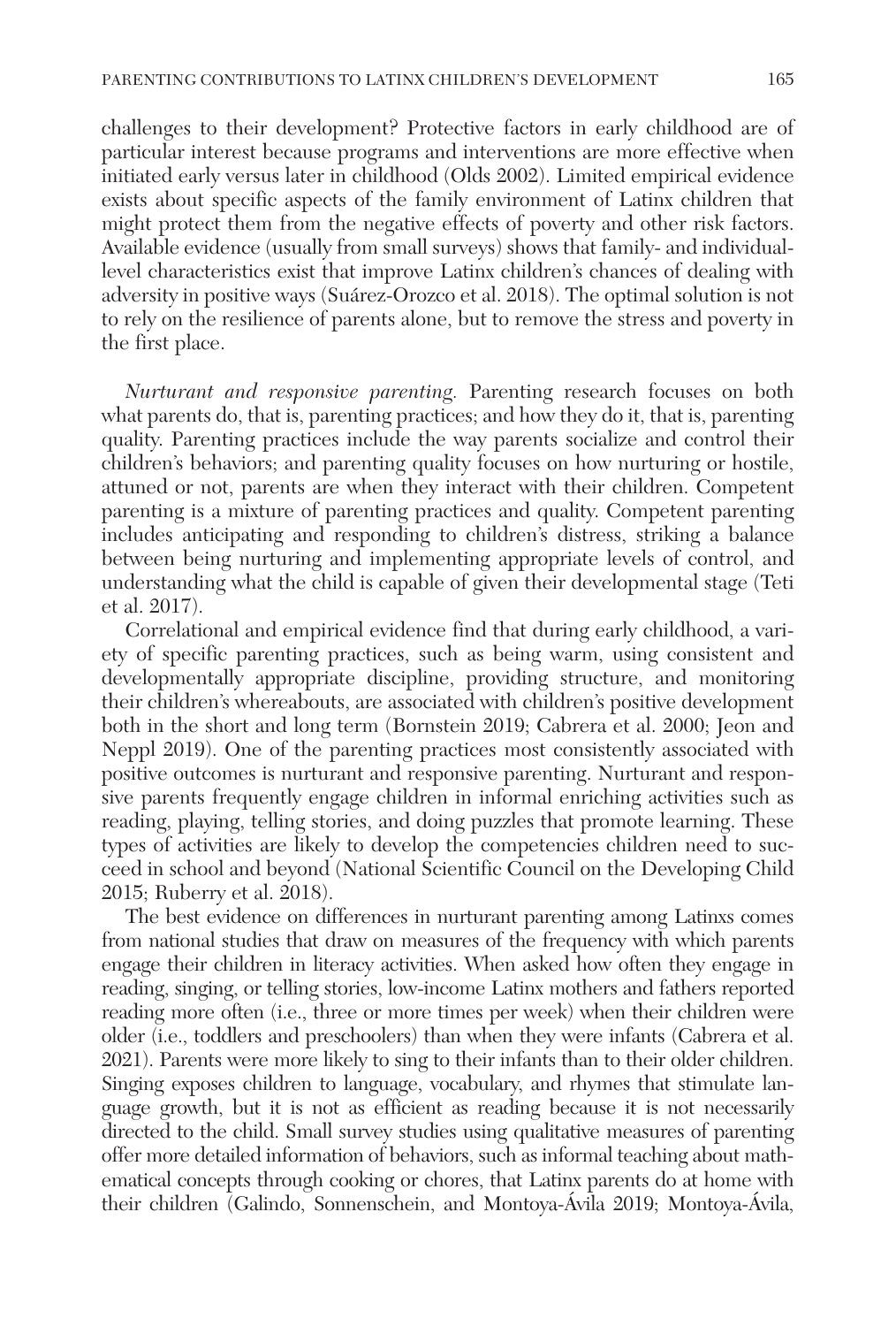Ghebreab, and Galindo 2018). This evidence makes the case that Latinx children living in low-income families are growing up in homes where they are cared for and where they have many opportunities for learning. These experiences provide a good foundation for programs to support competent parenting practices. Programs would be more effective if they acknowledged and supported the strength families have rather than focusing only on their adversity or challenges.

In addition to specific parenting practices, the quality of the relationship between parents and children is a significant determinant of children's outcomes such as language and social skills. Parents who are sensitive to their children's cues and signals and respond to them promptly and appropriately during interactions have children who perform better on measures of self-regulation, social functioning, and cognitive skills (van der Voort et al. 2014). Latinx mothers are observed to be warm, sensitive, and responsive to their infants' needs but somewhat more controlling with toddlers and preschoolers (Cabrera et al. 2006, 2017).

Evidence also exists that Latinx fathers engage with their children in responsive and nurturant ways that are uniquely related to children's development. Because most Latinx children live with both parents, fathers have plenty of opportunities to engage with their children in their daily care in ways that go beyond financial support. Latinx fathers engage with their children in multiple ways, including play that is fun and stimulating (e.g., physical and rough and tumble play), literacy activities (e.g., reading), sports, and caregiving (e.g., feeding, bathing; Karberg, Cabrera, et al. 2017; Kuhns et al. 2018). Latinx fathers report more warmth and spend more time caring for their infants compared to fathers in other racial groups (Capps, Bronte-Tinkew, and Horowitz 2010). Descriptive studies that have observed Latinx fathers playing with their toddlers have shown that fathers' unique style of talking and communicating with their children (e.g., asking more *wh* questions) is strongly related to differences in children's receptive vocabulary skills at prekindergarten (Rowe, Leech, and Cabrera 2017). Although compared to Latinx mothers, Latinx fathers read less often to their children, descriptive studies find that the quality of reading is higher among fathers than among mothers (Malin, Cabrera, and Rowe 2014).

Nurturant and responsive parenting also includes using positive and developmentally appropriate discipline during socioemotional interactions with children (National Academies of Sciences, Engineering, and Medicine 2016). Corporal punishment, including spanking, slapping, or hitting with household objects, is strongly associated with adverse cognitive and socioemotional outcomes for children of all ages, even at low levels (Gershoff et al. 2018). It is worth underscoring that Latinx parents report lower rates of spanking their school-age children compared to other groups (Cabrera et al. 2021; Pew Research Center 2015).

*Cultural beliefs, norms, and practices.* Every parent around the world wants their children to grow to be a healthy, happy, and successful adult. Despite these commonalities, cultural variations exist in how parenting goals are achieved that reflect differences in beliefs, values, and practices. Among Latinx, beliefs about the centrality of the family and respect for adults and authority figures guide parents' socialization practices. The financial and emotional support and solidarity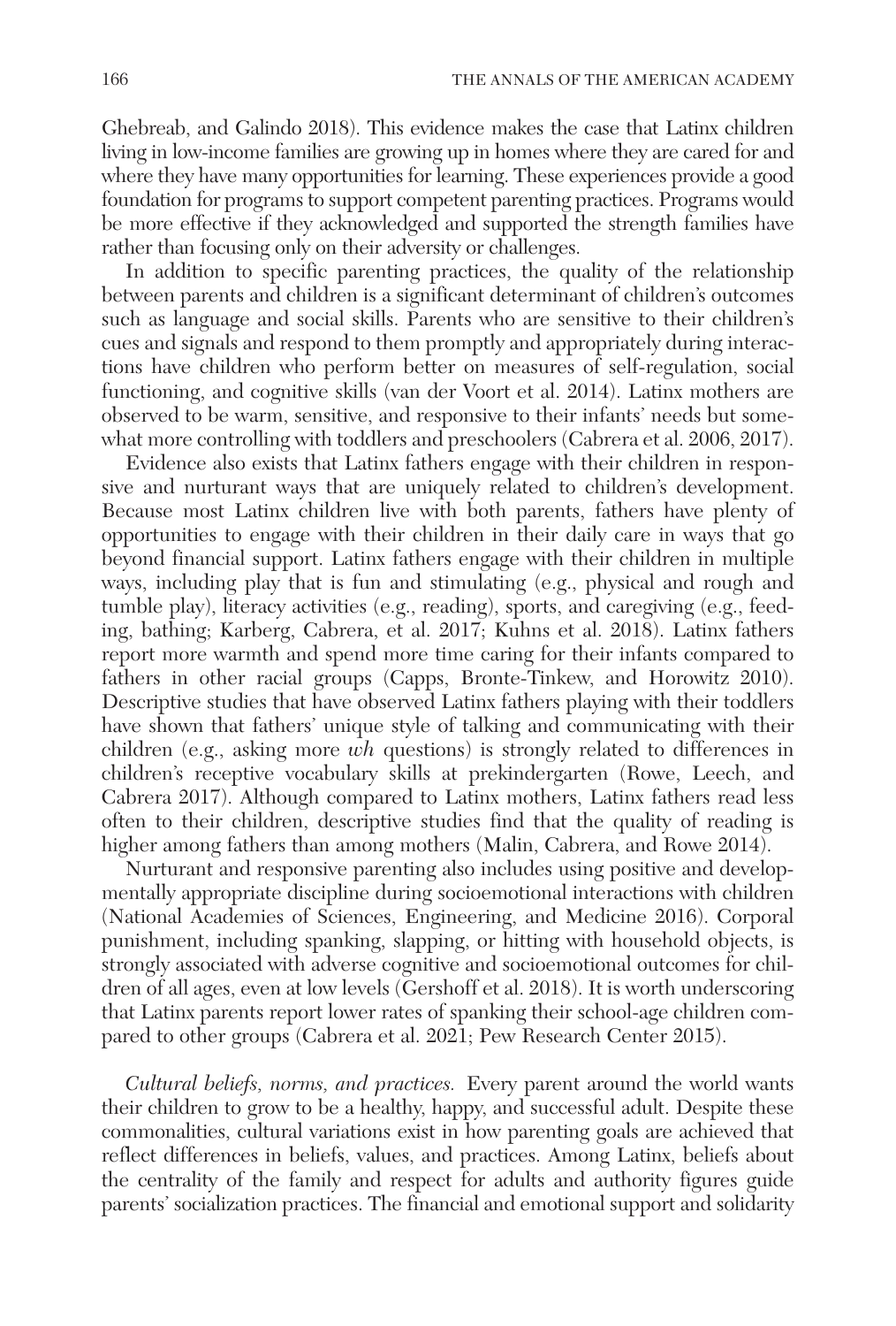parents receive from their families and the obligations they feel toward them (*familismo*) influence parenting well-being and parenting practices and a child's eventual development (Updegraff et al. 2005). Parents with a strong sense of familism who feel supported by their families tend to be more engaged with their children and stay strong and focused in the face of adversity (Ayón, Valencia-Garcia, and Kim 2017). In turn, parents socialize their children to prioritize family and to rely on them for affection, support, monitoring, and caregiving. Having a strong sense of familism is linked to a host of positive outcomes among Mexican Americans, including avoiding deviant peers, not engaging in antisocial behaviors, exhibiting fewer behavior problems, having more friends, and being socially competent (Kiang et al. 2013; Morcillo et al. 2011). Much of the association between family cohesion and children's well-being is mediated through reduced interparental conflict (Taylor et al. 2012).

Many Latinx parents rearing their children in the United States believe that their children will be more successful when they can navigate two cultural contexts (Aldoney and Cabrera 2016). Being bicultural, having strong ethnic and American identities, facilitates adaptation and resilience and promotes wellbeing. Bicultural Latinx parents tend to rear their children differently compared to parents who are not immersed in the two cultures, and research has shown this approach to parenting to be associated with preschoolers' adaptive behaviors at school, including making friends easily and exhibiting internalizing behaviors (Calzada et al. 2009). Correlational research shows that Latinx parents who report being bicultural also report higher levels of family cohesion (i.e., emotional bonding), adaptability (i.e., ability to alter family roles and rules across situations), and better parenting skills than Latinx who are not (Gassman-Pines and Skinner 2018). Bicultural parents have children who are more likely to be bilingual (Spanish-English), adaptive (e.g., making friends easily), and socially competent (e.g., fewer behavioral problems; Calzada et al. 2009). Bilingual children have better linguistic outcomes, executive functioning skills, and higher-order skills that enable children to plan, pay attention, and regulate their behaviors than monolingual children (McCabe et al. 2013).

*Parents' optimism.* Research on the strengths that enable individuals to thrive points to individuals' positive outlook or optimism as a key personality characteristic that can protect them from the negative effects of poverty and disadvantage (Bermudez and Mancini 2013). Having positive expectations about the future reflects individuals' desire to lead meaningful and fulfilling lives, nurture what is best within themselves, and enhance their life experiences. When asked about their hopes and dreams for the future, Latinx parents report being positive that the future will be better for them and their children and say they are motivated to make sacrifices, work hard, and give their children a better life (Aldoney and Cabrera 2016; Ayón and Villa 2013). Descriptive studies show that Latinx parents who are optimistic tend to be more responsive and involved (e.g., monitoring, educational involvement) with their children than less-optimistic parents (Castro-Schilo et al. 2013).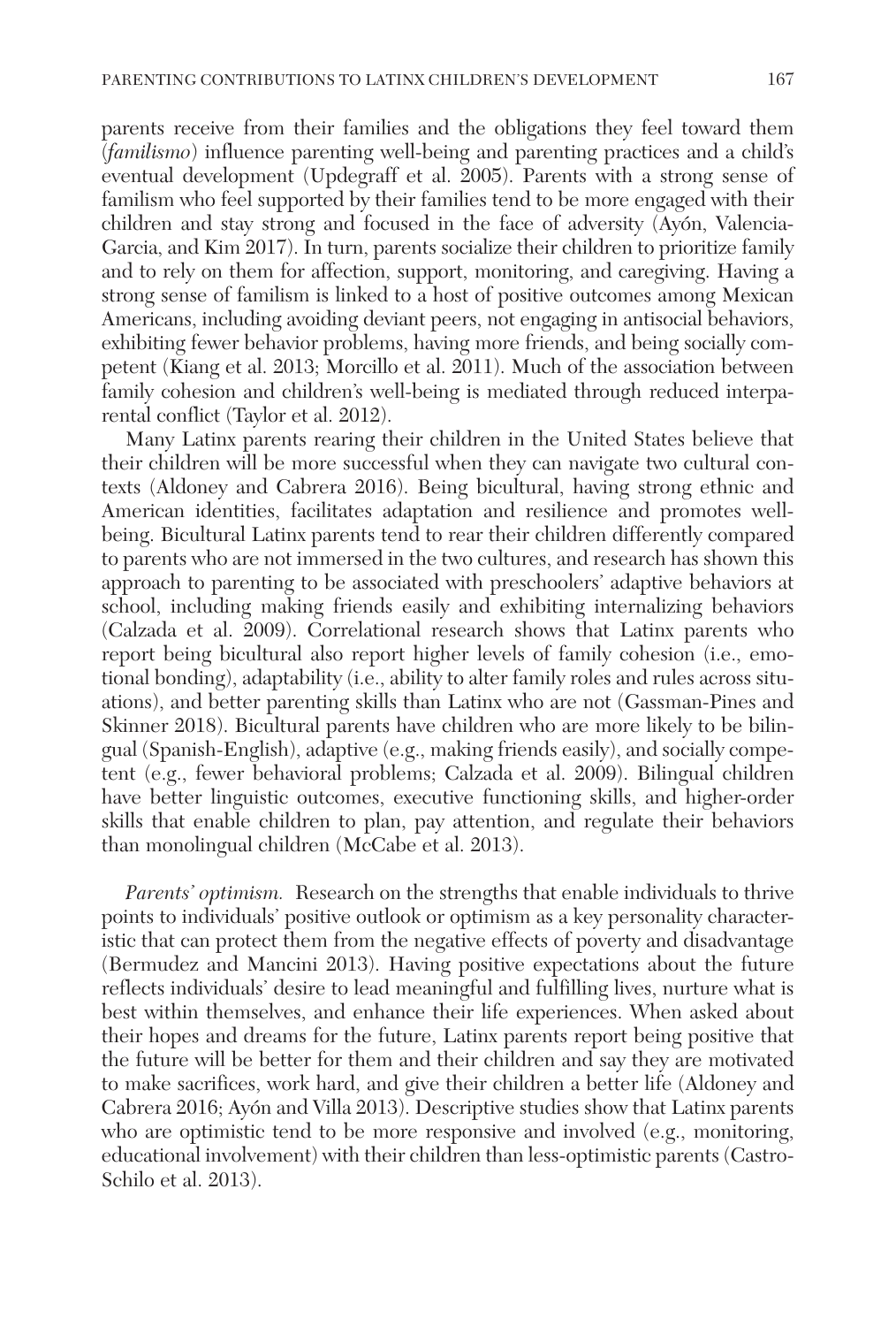*Coparenting.* Parenting is shared between caregivers. Coparenting, the ability of caregivers to work together to rear their children, is significantly related to the quality of parenting and children's development, over and above the effects of each individual parent (Cabrera et al. 2012). Parents who positively coparent support each other in their parenting role, make decisions together about childrearing, and feel close and connected as parents. Studies have shown that disruptions in the coparenting relationship are more detrimental for children's well-being than disruptions in the couple relationship (Feinberg 2002). Latinx parents who report high levels of couple conflict also report high levels of coparenting conflict, which is associated with lower levels of parenting (Cabrera, Shannon, and La Taillade 2009). Coparenting conflict is particularly problematic among Latinx immigrant families, where it is strongly associated with less father involvement (Cabrera et al. 2009).

*Child-level protective factors.* Children influence their own development. Children influence their parents' behaviors toward them through their temperament, that is, the way in which they approach and react to the world, how they regulate or control their behavior and emotions, and how comfortable they feel when they meet new people or have new experiences. Descriptive studies have shown that children who are rated by their mothers as having easygoing temperaments (i.e., are less reactive to stimulation, are more sociable and easier to warm up to strangers) are more likely to elicit more warmth and responsiveness from their mothers than children rated as being more difficult (Putnam, Sanson, and Rothbart 2002). Potentially, children who are easygoing are better able to regulate their emotions and behaviors in adverse situations where adult caregivers might be less responsive and consistent in their care. Children who have difficult temperaments pose more challenges to parents, especially when there are few resources and more adversity.

# Building on Strengths to Create Opportunities to Support Latinx Parents and Their Children's Development

Understanding the experiences of Latinx parents can help in the design of programs and policies that are tailored to the needs of Latinx families and build on and support their strengths. The multiple influences and factors that support or compromise competent parenting underscore the need to take a multiprong approach. The empirical evidence we presented supports several conclusions and points to specific investments that might pay off in significant ways. When distilling how the parenting science informs efforts to support Latinx parents, we take a broad, systemic view and highlight both distal and proximal circumstances that suggest investment in a range of programs and policies.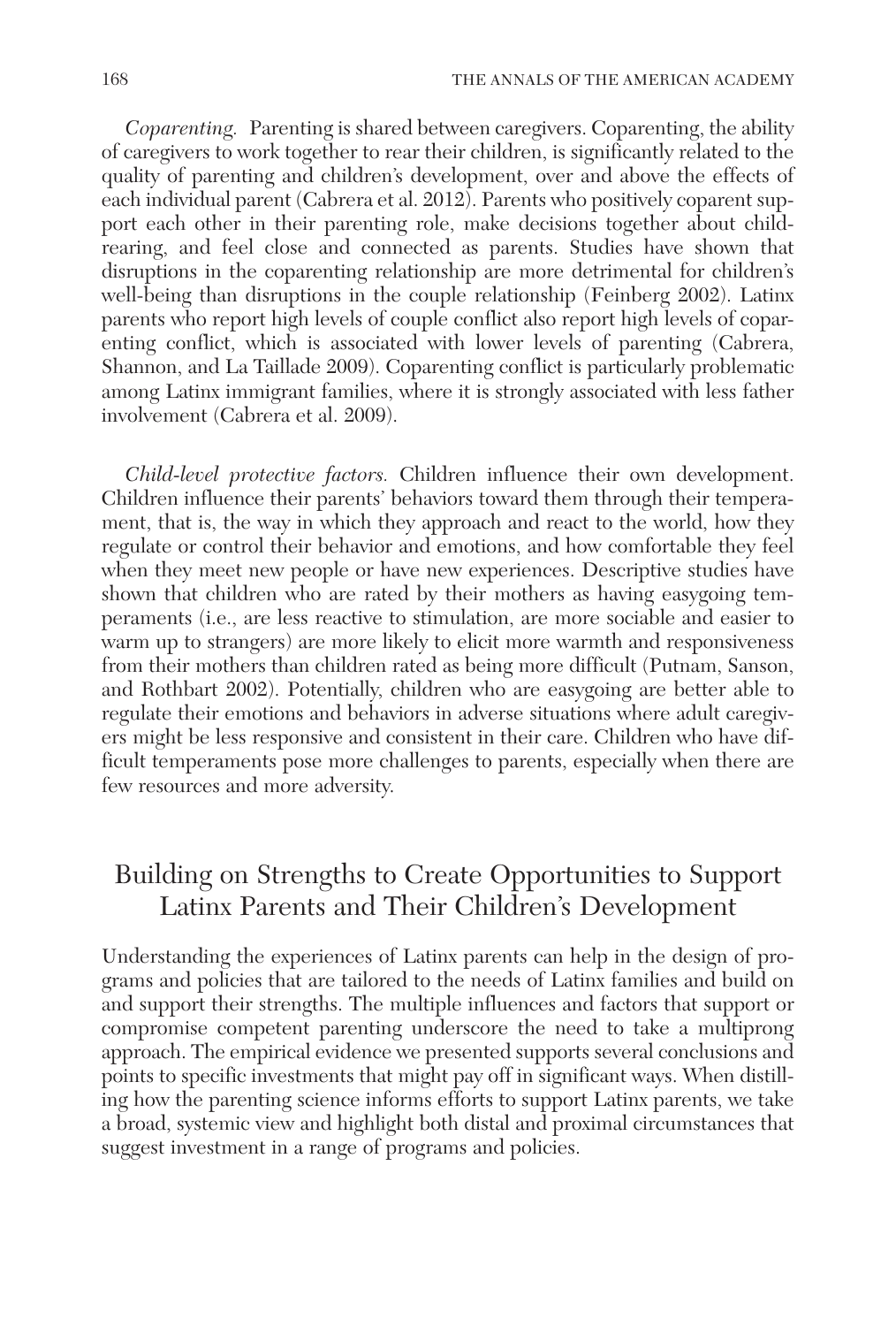#### *Recognize and understand the heterogeneity in Latinx families*

Programs that treat Latinx as if they were one homogeneous group miss an important opportunity to make a difference in their lives. The social, economic, and cultural conditions of immigrant Latinx families are different from the conditions of native-born peers in terms of their language skills, human capital, experience of racism and discrimination, and family dynamics, all of which have important implications for program content and delivery. Knowing, for example, that literacy difficulties in both English and Spanish are prevalent among immigrant Latinx families, service providers might choose to focus on literacy classes in Spanish and in English in program design. Programs need to acknowledge these differences and consider them when designing policies. And because immigrant Latino parents face multiple challenges that threaten their own and their children's well-being, an urgent need exists to identify and target support to them.

#### *Recognize, validate, and support what Latinx parents are already doing*

The first thing that programs and policies need to do is recognize that multiple ways exist to promote child development that go beyond mainstream European American practices. Latinx families have a lot to offer their children that promote their development, but these assets are often overlooked by programs and policies. For example, low-income Latinx families are more likely to tell stories to their children and sing to them than they are to read. Programs should encourage storytelling and singing as valid and important literacy activities rather than convey the message to families that reading is the only way their children will develop language skills. The emphasis on reading alone increases the stress of families who might have low levels of literacy and may lead them to think that they have little to offer their children. They live in two-parent families that are highly stable, have a strong sense of family cohesion, have high educational aspirations, and have strong beliefs about the value of schooling (Karberg, Cabrera, et al. 2017). Many of the culturally rooted norms and practices of Latinx parents are valid and beneficial for children and need to be supported and encouraged by any of the social institutions that serve these families. Some of these parenting practices include:

• *Rearing bicultural and bilingual children*. Most Latinx parents want their children to learn and speak Spanish but have been dissuaded by misleading information that learning Spanish will make it difficult for Latinx children to succeed in school. In fact, the opposite is true. Latinx parents need to have access to accurate information about the benefits of bilingualism and biculturalism for their adaptation. This information can be made available through pediatricians' offices, teachers, churches, early childcare centers, schools, or other community organizations that serve Latinx families. Parents' efforts to teach Spanish to their children should be supported at school by including Spanish as a core language or through newsletters and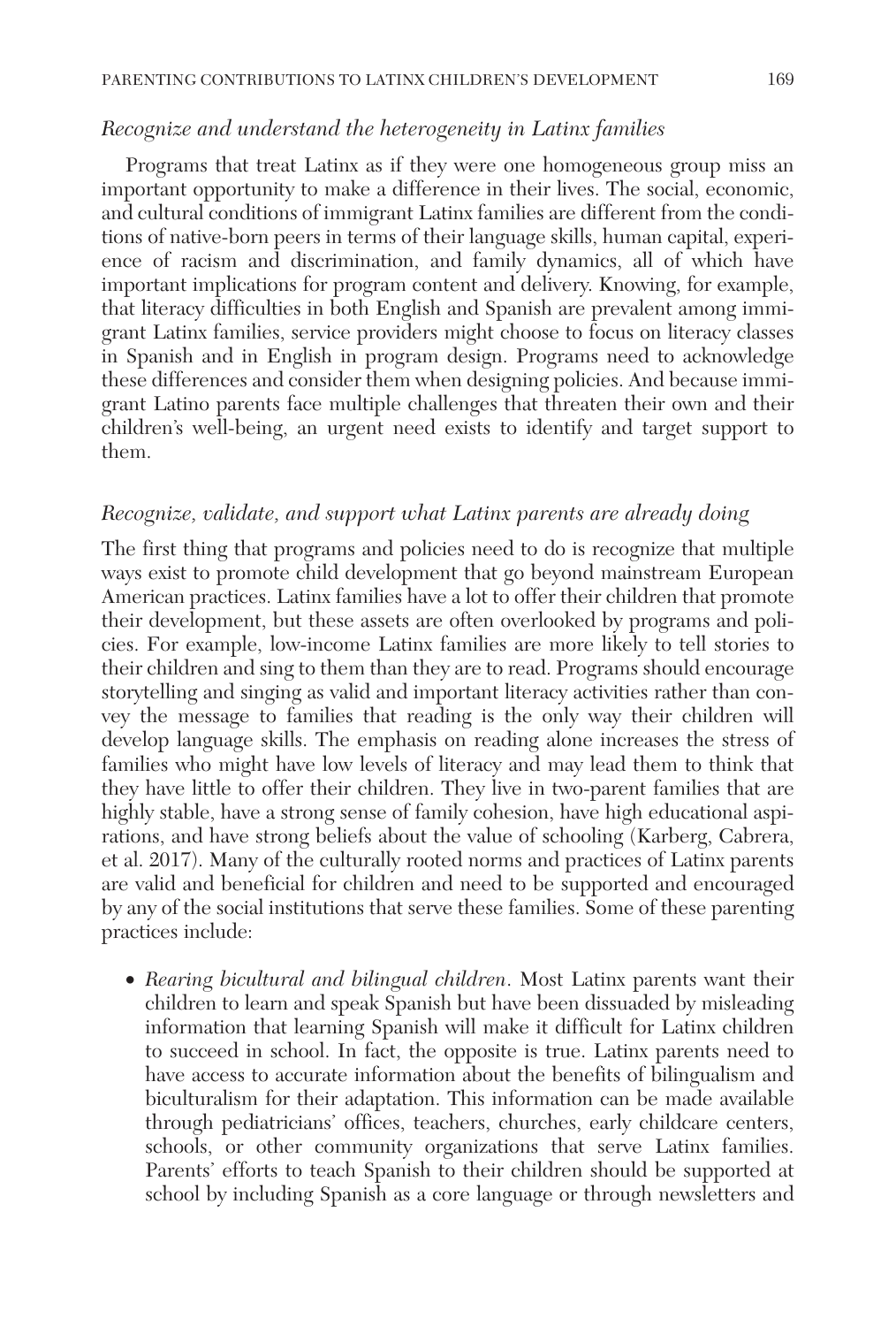direct communication with parents. This is currently not the case in most educational settings in the United States (Devlin 2015). Because the benefits of bilingualism are more pronounced when children are exposed to higher-quality Spanish, schools could connect parents to community organizations that offer Spanish and English classes for adults.

- *Including children in daily activities*. In Latinx families, children take part in all family activities, which offers excellent opportunities for learning. Some very promising interventions exist that capitalize on family activities. *Food for Thought* incorporates strategies to teach math skills into routine activities such as cooking or grocery shopping (Leyva, Davis, and Skorb 2018). Interventions designed around activities that Latinx parents are already doing at home have buy-in from parents and can be more successful than interventions that are based on white European models of parenting.
- *Telling stories*. Individuals have a deep misconception that reading is the only way for young children to learn language. This is not the case. Children learn from a variety of sources and in different contexts. For example, storytelling is a powerful and meaningful way to learn expressive and receptive language skills. Latinx families have a rich tradition of storytelling, and Latinx children are particularly good at telling stories. Descriptive studies show that Latinx children have strong narrative skills that enable them to share and produce stories in a coherent way (Gaámez and González 2019).
- *Teaching children to be polite and respect others*. A key developmental goal for Latinx parents is to socialize their children to be polite and respectful. Even very young children are taught to display good manners and show respect toward others. Being polite, quiet, and respectful of authority are important components of being socially competent, which are important for learning. Latinx children are typically rated by their teachers as being socially competent, easy to get along with, and generally easy to manage in the classroom (Galindo and Fuller 2010). Children who are able to make friends, follow directions, cooperate, get along with others, and show selfcontrol are more likely to have better academic outcomes, language skills, and peer relationships (Jensen et al. 2015). These skills are seldom leveraged for learning as they should be. For children to learn, they have to be able to follow directions, manage their behaviors, and pay attention. Latinx children already have these skills before they enter school, yet they have lower academic achievement than white children, who are rated by their teachers as being as socially adjusted as Latinx children. Cultural competence training for early childhood education (ECE) providers and teachers needs to include Latinx children's and family's strengths so they can acknowledge and build on them.

### *Identify specific challenges*

For Latinx parents, several areas particularly stand out in need of consideration and improvement.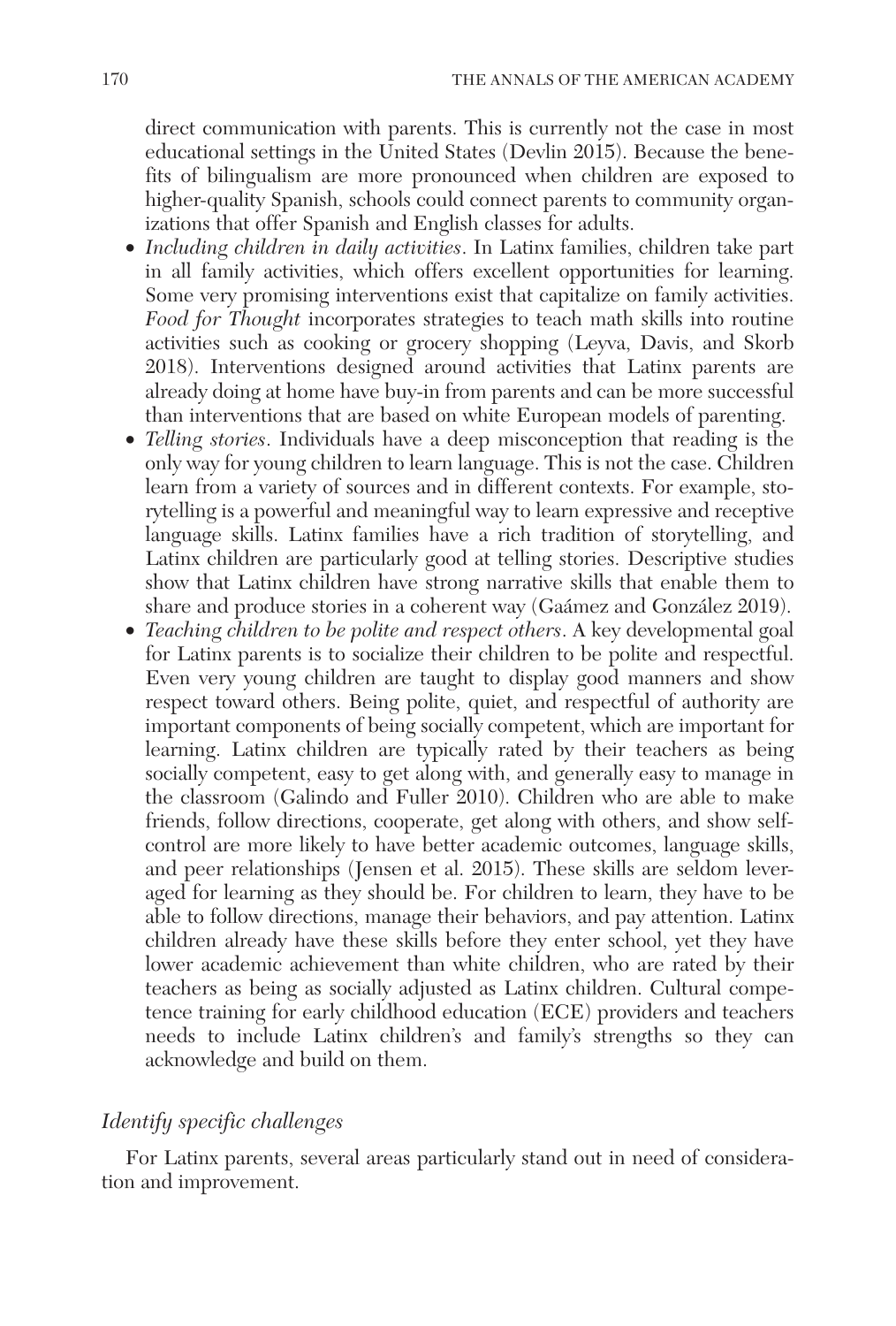- *Improving parents' education*. Parents' low levels of education pose a significant risk factor for their children. Because educational inequality is still transmitted intergenerationally in the United States (Attewell et al. 2007), it makes sense that improving parents' levels of education can narrow or even reverse academic disparities in children (Crosnoe 2006). Investing in parents' human capital is a win-win situation for parents and children: it improves parents' educational prospectus, the quality of their parenting, as well as children's outcomes. The evidence about the effects of intergenerational educational investments on children comes mostly from work done with mothers (Crosnoe and Kalil 2010), but it would also be important to invest in fathers' human capital for the same reasons.
- *Limited knowledge of child development* can result in avoidable delays for children. Most parents of a newborn in the United States follow a recommended schedule of well-being check-ups with a pediatrician, who assesses the health and developmental trajectory of children and provides parents with basic information about how children reach key developmental milestones (Hagan, Shaw, and Duncan 2017). The dissemination and uptake of this information by low-income parents, including Latinx, is poor and ineffective (Schuster et al. 2000). Consequently, low-income parents have inefficient access to appropriate and preventive information about how their children grow and develop, and consequently their parenting practices are less optimal (Rowe 2008). This problem is relatively easy to fix. The pediatric community can improve the way they disseminate information to lowincome parents. Because Latinx parents are deferential to authority, information about child development broadly would be well received and internalized into their practices. These efforts should go beyond the translation of information into Spanish to incorporate some of the specific parenting practices that are relevant for Latinx families: the pros and cons of rearing bilingual children; the timing of introducing a second language in children's lives; and the social, cultural, and economic benefit of being bilingual.
- *Latinx parents are aware that their children need help but are unable to navigate the complex and sometimes bureaucratic social services world*. Evidence exists that Latinx parents' concerns about potential delays are often ignored, dismissed, or not taken seriously by the health community, leaving parents feeling they have no recourse. Documentation requirements (e.g., requesting social security numbers) for services and benefits (e.g., childcare subsidies) place a burden on families, which may prevent them from accessing needed services (Gennetian, Mendez, and Hill 2019). A need exists for better referral systems so that Latinx families access muchneeded services. Community institutions, such as schools, churches, community centers, and health care centers, that Latinx parents already visit frequently should both refer families for needed services and be the place for interventions to facilitate participation. Public health campaigns can communicate evidence-based parenting information (e.g., developmental milestones, parenting practices) to families who do not have access to accurate, easily digestible information.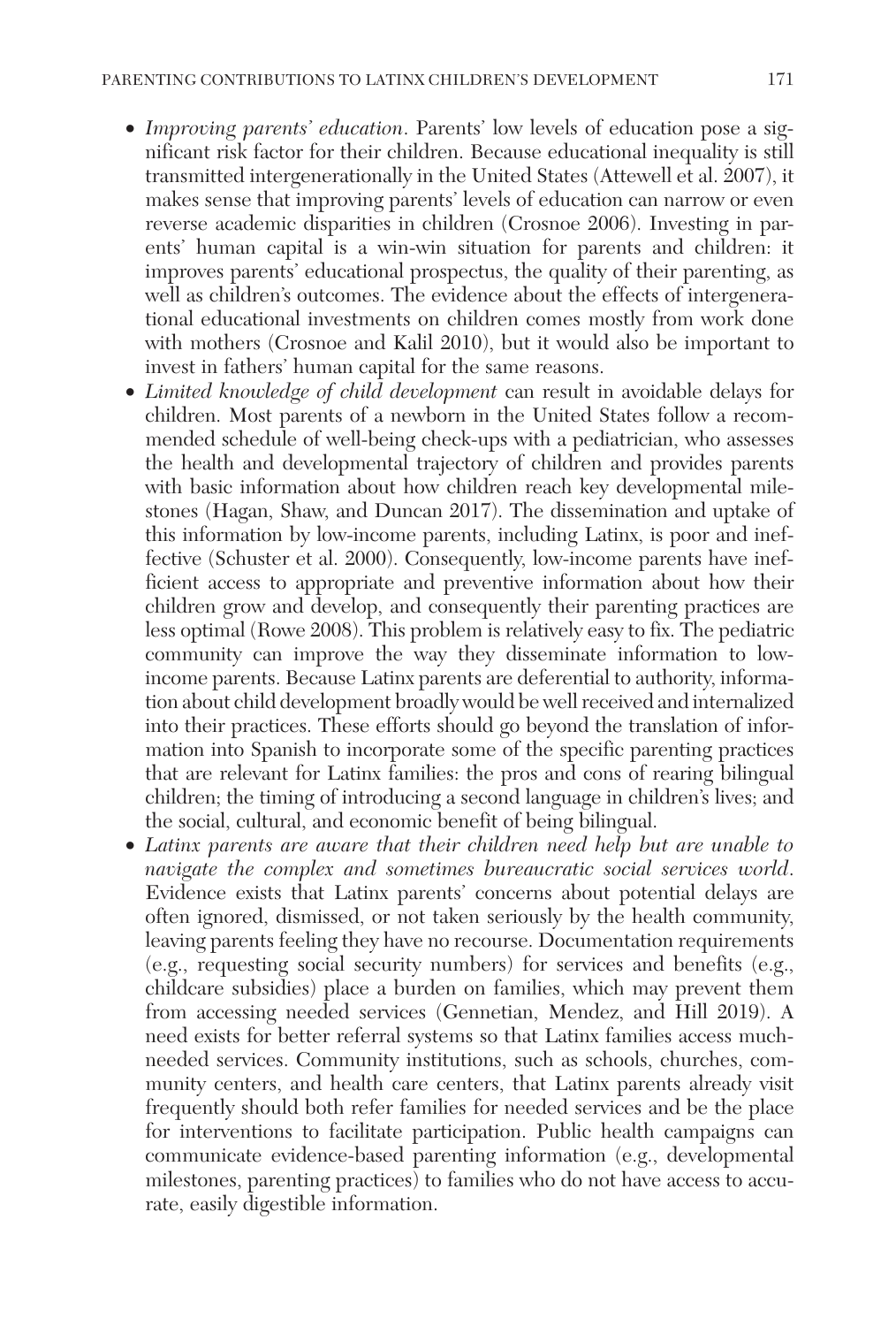## *Designing culturally sensitive programs requires more than translations*

Although many federally funded programs have made changes to better serve the Latinx population, many of these adaptations consist of mostly translating program materials or having bilingual facilitators (Scott et al. 2015). The curricula used in these programs are rarely designed to target Latinx families (Scott et al. 2015).

*Program content should be tailored to parents' needs.* Programs for Latinxs could focus more on specific aspects of parenting that could benefit from support. They could offer tips to improve the quality of the interaction between parent and children in a way that support cognitive skills, such as language. Specifically, providing tips on how to read to toddlers or emphasizing the importance of reading to infants, even if infants cannot talk, would help children develop important receptive and expressive language skills.

*Fathers should not be an add-on into program.* Another important focus of programs and policies should be adapting and tailoring content specifically for fathers. Latinx fathers are highly likely to co-reside with their children and be married or cohabiting with the mother of their child(ren) (Karberg, Guzman, et al. 2017). Yet Responsible Fatherhood programs that serve a large Latinx population often focus on topics that are more relevant to nonresiding fathers (Cabrera et al. 2021), which may lead to less engagement among residing Latinx fathers.

*Families are not just mothers and fathers.* For programs serving Latinx families, family should be viewed as the central unit where family members collaborate to support children's healthy development and positive learning. Investments in just parents might not be as effective as investments that target the extended family. A more inclusive family model could be adopted by various programs and policies that target other areas of development. Programs can capitalize on cultural values that serve as sources of strength. Latinx families that endorse *familismo* may have a strong extended family network that can provide social support and encouragement. Multiple family members may be involved and invested in fostering young Latinx children's development, and thus involving extended family in programs may especially increase Latinx children's exposure to positive childrearing practices. Many federally funded programs (e.g., Hispanic Healthy Marriage Initiative grantees) have made changes to recruitment or program content that better align with values held by Latinx families, such as *familismo*, by emphasizing benefits of the program for the entire family and including the perspectives of extended family members into program content that teaches couples decision-making strategies (Bouchet, Torres, and Hyra 2013). Other recruitment strategies that align with the cultural value of *respeto* encourage program staff to develop mutual relationships based on trust and respect so that Latinx families may be more likely to remain engaged in services that may benefit their families (Murray et al. 2020). These relationships can be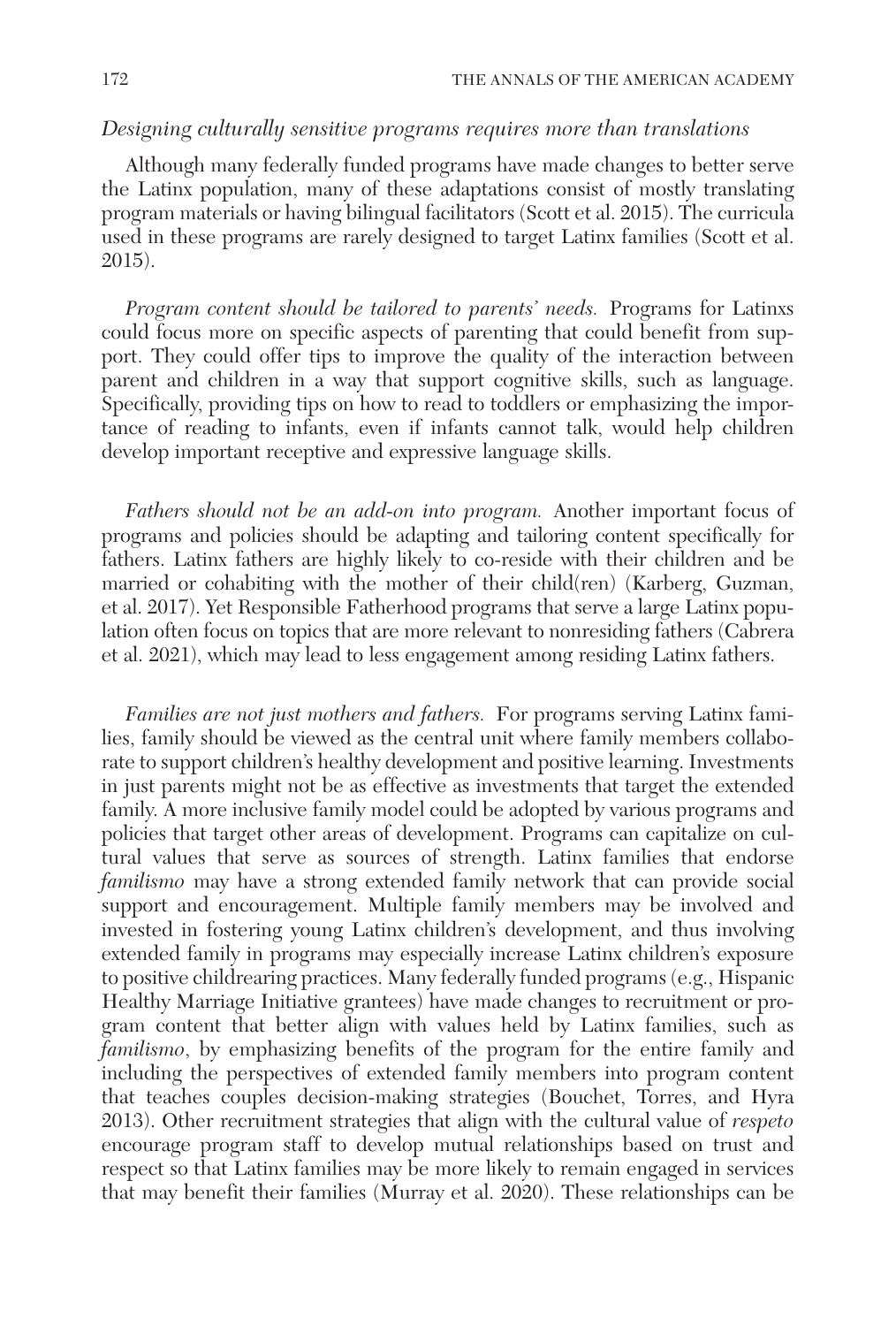developed through joint decision-making and working together with families in determining what services may be most appropriate.

## *Racism, colorism, and discrimination need to be front and center in programs*

Most programs and services, as well as the ECE community and K–12 workforce, take a colorblind approach to racism and do not include program content to the experience and consequences of Latinx parents. Parents can feel overwhelmed and defeated and be at a loss of how to protect children from the negative effects of racism. Parents need specific information on how to help children handle rejection and marginalization as well as how to rear antiracist children. Parents can do several things to protect their children from racism: they need to know that racism is stressful and takes a toll on even young children's mental health; they can acknowledge race and talk openly about race and inequality with their children and expose them to role models from a variety of backgrounds. Parents can also help their children to build strong ethnic, racial, and cultural identities—becoming proficient in Spanish is a good way to achieve this goal. Recognizing that racism and discrimination have negative impacts on Latinx families, several programs have offered opportunities to talk about these experiences, but, as of yet, no evidence-based cultural adaptations exist (Bouchet, Torres, and Hyra 2013). The ECE and K–12 workforce need to work with programs and services and parents to promote positive caregiving across multiple contexts in which children grow up and develop.

## References

- Aldoney, Daniela, and Natasha J. Cabrera. 2016. Raising American citizens: Socialization goals of lowincome immigrant Latinx mothers and fathers of young children. *Journal of Child and Family Studies* 25 (12): 3607–18.
- Attewell, Paul, David Lavin, Thurston Domina, and Tania Levey. 2007. *Passing the torch: Does higher education for the disadvantaged pay off across the generations?* New York, NY: Russell Sage Foundation.
- Ayón, Cecilia, Dellanira Valencia-Garcia, and Sara Heajin Kim. 2017. Latinx immigrant families and restrictive immigration climate: Perceived experiences with discrimination, threat to family, social exclusion, children's vulnerability, and related factors. *Race and Social Problems* 9 (4): 300–312.
- Ayón, Cecilia, and Annia Quiroz Villa. 2013. Promoting Mexican immigrant families' well-being: Learning from parents what is needed to have a strong family. *Families in Society* 94 (3): 194–202.
- Baker, Claire E., Jeanne Brooks-Gunn, and Natalia Gouskova. 2020. Reciprocal relations between maternal depression and child behavior problems in families served by Head Start. *Child Development* 91 (5): 1563–76.
- Bermudez, J. Maria, and Jay A. Mancini. 2013. Familias fuertes: Family resilience among Latinxs. In *Handbook of family resilience*, ed. Dorothy S. Becvar, 215–27. New York, NY: Springer.
- Bernal, Dolores Delgado. 2002. Critical race theory, Latino critical theory, and critical raced-gendered epistemologies: Recognizing students of color as holders and creators of knowledge. *Qualitative Inquiry* 8 (1): 105–26.
- Blair, C., and C. C. Raver. 2016. Poverty, stress, and brain development: New directions for prevention and intervention. *Academic Pediatrics* 16 (3): S30–S36.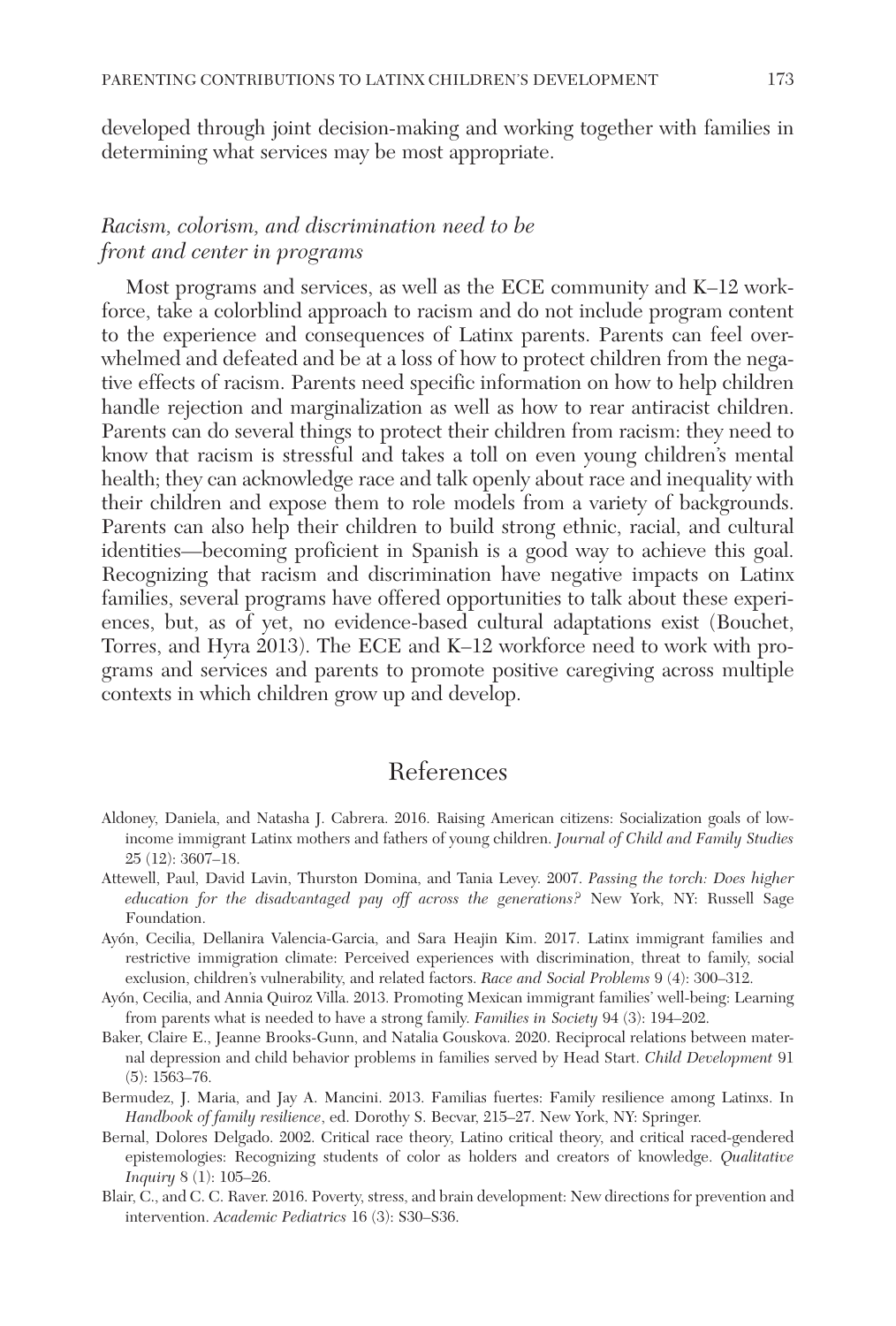- Bornstein, Marc H. 2019. Some metatheoretical issues in culture, parenting, and developmental science. In *Progress in psychological science around the world*. Vol. 2: *Social and applied issues: Proceedings of the 28th International Congress of Psychology*, eds. Qicheng Jing, Mark R. Rosenzweig, Gery d'Ydewalle, Houcan Zhang, Hsuan-Chih Chen, and Kan Zhang. Abingdon: Routledge.
- Bouchet, S., Luis Torres, and Allison Hyra. 2013. *Hispanics and family-strengthening programs: Cultural strategies to enhance program participation*. Washington, DC: U.S. Department of Health and Human Services. Available from <www.acf.hhs.gov>.
- Cabrera, Natasha J., Avery Hennigar, Yu Chen, Jerry West, Jay Fagan, and Elizabeth Wildsmith. 2021. *Programs can build on the strengths of Latino families with low incomes to improve outcomes*. Bethesda, MD: National Research Center on Hispanic Children and Families. Available from [www](www.hispanicresearchcenter.org) [.hispanicresearchcenter.org](www.hispanicresearchcenter.org).
- Cabrera, Natasha J., Jenessa L. Malin, Catherine Kuhns, and Jerry West. 2017. The early home environment of Latinx boys and their peers: A developmental perspective. *Infant Mental Health Journal* 38 (1): 97–114.
- Cabrera, Natasha J., Mindy Scott, Jay Fagan, Nicole Steward-Streng, and Nicole Chien. 2012. Coparenting and children's school readiness: A mediational model. *Family Process* 51 (3): 307–24.
- Cabrera, Natasha J., Jacqueline D. Shannon, and Jaslean J. La Taillade. 2009. Predictors of coparenting in Mexican American families and links to parenting and child social emotional development. *Infant Mental Health Journal* 30 (5): 523–48.
- Cabrera, Natasha J., Jacqueline D. Shannon, Jerry West, and Jeanne Brooks-Gunn. 2006. Parental interactions with Latinx infants: Variation by country of origin and English proficiency. *Child Development* 77 (5): 1190–1207.
- Cabrera, Natasha, Catherine S. Tamis-LeMonda, Robert H. Bradley, Sandra Hofferth, and Michael E. Lamb. 2000. Fatherhood in the twenty-first century. *Child Development* 71 (1): 127–36.
- Calzada, Esther J., Yeonwoo Kim, and Jaimie L. O'Gara. 2019. Skin color as a predictor of mental health in young Latinx children. *Social Science & Medicine* 238:112467.
- Calzada, Esther J., Laurie Miller Brotman, Keng-Yen Huang, Yael Bat-Chava, and Sharon Kingston. 2009. Parent cultural adaptation and child functioning in culturally diverse, urban families of preschoolers. *Journal of Applied Developmental Psychology* 30 (4): 515–24.
- Capps, Randolph C., Jacinta Bronte-Tinkew, and Allison Horowitz. 2010. Acculturation and father engagement with infants among Chinese and Mexican-origin immigrant fathers. *Fathering* 8 (1): 61–92.
- Castro-Schilo, Laura, Zoe E. Taylor, Emilio Ferrer, Richard W. Robins, Rand D. Conger, and Keith F. Widaman. 2013. Parents' optimism, positive parenting, and child peer competence in Mexican-origin families. *Parenting* 13 (2): 95–112.
- Chase-Lansdale, P. Lindsay, and Jeanne Brooks-Gunn. 2014. Two-generation programs in the twenty-first century. *The Future of Children* 24 (1): 13–39.
- Chernoff, Jodi Jacobson, Kristin Denton Flanagan, Cameron McPhee, and Jennifer Park. 2007. *Preschool: First findings from the preschool follow-up of the Early Childhood Longitudinal Study, Birth Cohort (ECLS-B)*. Washington, DC: National Center for Education Statistics. Available from [www.nces.](www.nces.ed.gov) [ed.gov.](www.nces.ed.gov)
- Crosnoe, Robert. 2006. *Mexican roots, American schools: Helping Mexican immigrant children succeed*. Stanford, CA: Stanford University Press.
- Crosnoe, Robert, and Ariel Kalil. 2010. Educational progress and parenting among Mexican immigrant mothers of young children. *Journal of Marriage and Family* 72 (4): 976–90.
- Davis-Kean, Pamela E. 2005. The influence of parent education and family income on child achievement: The indirect role of parental expectations and the home environment. *Journal of Family Psychology* 19 (2): 294–304.
- De Feyter, Jessica Johnson, and Adam Winsler. 2009. The early developmental competencies and school readiness of low-income, immigrant children: Influences of generation, race/ethnicity, and national origins. *Early Childhood Research Quarterly* 24 (4): 411–31.
- Devlin, Kat. 2015. *Learning a foreign language a "must" in Europe, not so in America*. Washington, DC: Pew Research Center. Available from <https://www.pewresearch.org>.
- Duncan, Greg J., Pamela A. Morris, and Chris Rodrigues. 2011. Does money really matter? Estimating impacts of family income on young children's achievement with data from random-assignment experiments. *Developmental Psychology* 47 (5): 1263–79.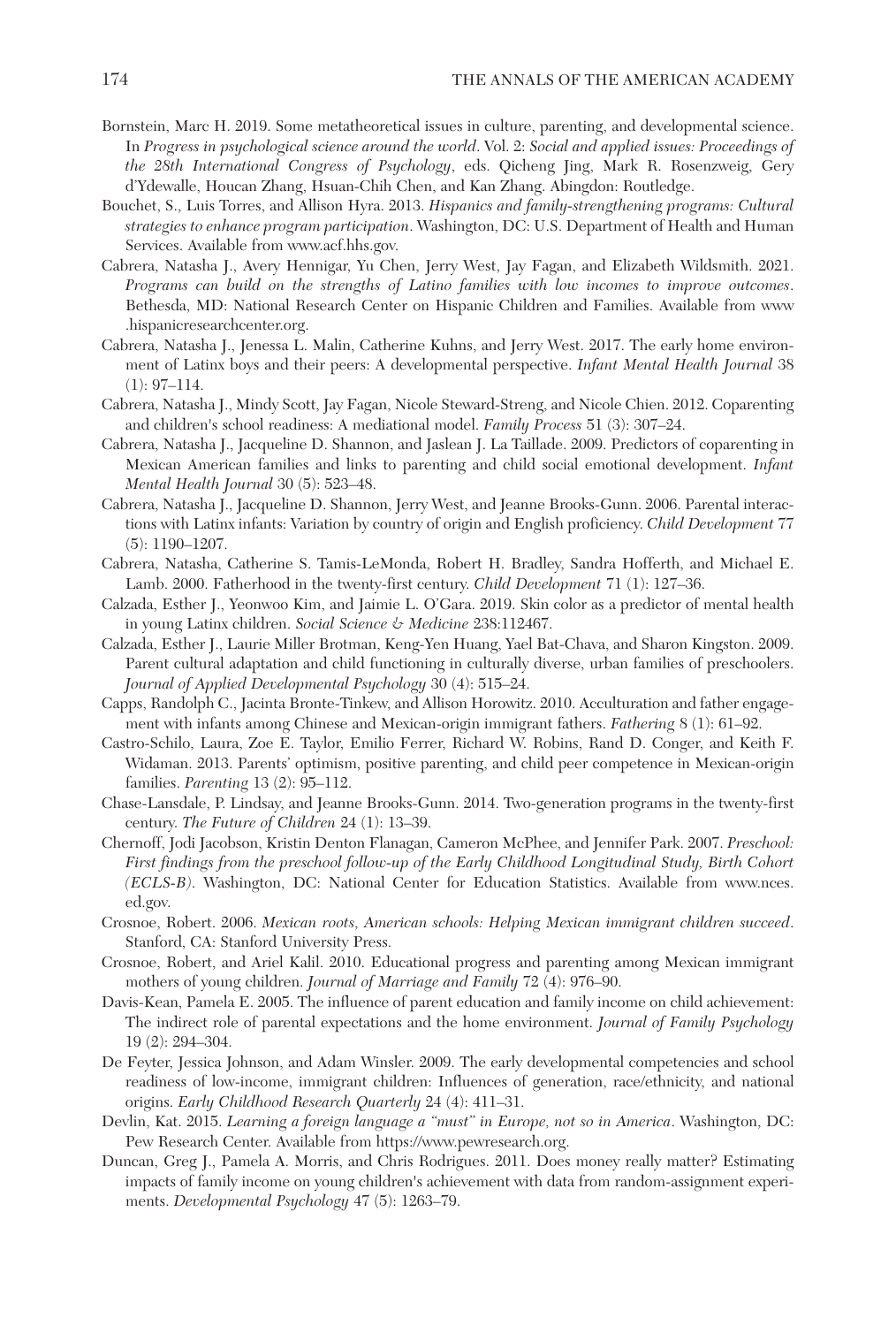- Dyer, Nazly, Margaret Tresch Owen, and Margaret O'Brien Caughy. 2014. Ethnic differences in profiles of mother–child interactions and relations to emerging school readiness in African American and Latin American children. *Parenting* 14 (3-4): 175–94.
- Feinberg, Mark E. 2002. Coparenting and the transition to parenthood: A framework for prevention. *Clinical Child and Family Psychology Review* 5 (3): 173–95.
- Feliciano, Cynthia. 2001. The benefits of biculturalism: Exposure to immigrant culture and dropping out of school among Asian and Latino youths. *Social Science Quarterly* 82 (4): 865–79.
- Fuller, Bruce, Edward Bein, Yoonjeon Kim, and Sophia Rabe-Hesketh. 2015. Differing cognitive trajectories of Mexican American toddlers: The role of class, nativity, and maternal practices. *Hispanic Journal of Behavioral Sciences* 37 (2): 139–69.
- Galindo, Claudia, and Bruce Fuller. 2010. The social competence of Latinx kindergartners and growth in mathematical understanding. *Developmental Psychology* 46 (3): 579–92.
- Galindo, Claudia, Susan Sonnenschein, and Angélica Montoya-Ávila. 2019. Latinx mothers' engagement in children's math learning in the early school years: Conceptions of math and socialization practices. *Early Childhood Research Quarterly* 47:271–83.
- Gámez, Perla B., and Dahlia González. 2019. A comparison of narrative skill in Spanish-English bilinguals and their functionally monolingual Spanish-speaking and English-only peers. *International Journal of Bilingualism* 23 (1): 329–48.
- García Coll, Cynthia, Gontran Lamberty, Renee Jenkins, Harriet P. McAdoo, Keith Crnic, Barbara H. Wasik, and Heidie Vázquez García. 1996. An integrative model for the study of developmental competencies in minority children. *Child Development* 67 (5): 1891–1914.
- Gassman-Pines, Anna, and Ann T. Skinner. 2018. Psychological acculturation and parenting behaviors in Mexican-immigrant families. *Journal of Family Issues* 39 (5): 1139–64.
- Gennetian, Lisa A., Julia Mendez, and Zoelene Hill. 2019. *How state-level child care development fund policies may shape access and utilization among Hispanic families*. Bethesda, MD: National Research Center on Hispanic Children and Families. Available from <www.hispanicresearchcenter.org>.
- Gennetian, Lisa A., Christopher Rodrigues, Heather D. Hill, and Pamela Morris. 2015. *Income instability in the lives of Hispanic children*. Bethesda, MD: National Research Center on Hispanic Children and Families. Available from [www.hispanicresearchcenter.org.](www.hispanicresearchcenter.org)
- Gershoff, Elizabeth T., Gail S. Goodman, Cindy L. Miller-Perrin, George W. Holden, Yo Jackson, and Alan E. Kazdin. 2018. The strength of the causal evidence against physical punishment of children and its implications for parents, psychologists, and policymakers. *American Psychologist* 73 (5): 626–38.
- Guerrero, Alma D., Bruce Fuller, Lynna Chu, Anthony Kim, Todd Franke, Margaret Bridges, and Alice Kuo. 2013. Early growth of Mexican-American children: Lagging in preliteracy skills but not social development. *Maternal and Child Health Journal* 17 (9): 1701–11.
- Hagan, Joseph F., Judith S. Shaw, and Paula M. Duncan. 2017. *Bright futures: Guidelines for health supervision of infants, children, and adolescents*. Elk Grove Village, IL: American Academy of Pediatrics. Available from [www.brightfutures.aap.org.](www.brightfutures.aap.org)
- Halle, Tamara, Nicole Forry, Elizabeth Hair, Kate Perper, Laura Wandner, Julia Wessel, and Jessica Vick. 2009. *Disparities in early learning and development: Lessons from the Early Childhood Longitudinal Study–Birth Cohort (ECLS-B)*. Washington, DC: Child Trends. Available from <www.childtrends.org>.
- Harris, Rebeca Alvarado, and Hudson P. Santos Jr. 2020. Maternal depression in Latinas and child socioemotional development: a systematic review. *PloS one* 15 (3): e0230256.
- Hoff, Erika. 2013. Interpreting the early language trajectories of children from low-SES and language minority homes: Implications for closing achievement gaps. *Developmental Psychology* 49 (1): 4–14.
- Hunter, Margaret. 2002. Rethinking epistemology, methodology, and racism: Or, is white sociology really dead? *Race and Society* 5 (2): 119–38.
- Iceland, John, and Erik Hernandez. 2016. Understanding trends in concentrated poverty: 1980-2014. *Social Science Research* 62:75–95.
- Jensen, Bryant, Leslie Reese, Kendra Hall-Kenyon, and Courtney Bennett. 2015. Social competence and oral language development for young children of Latinx immigrants. *Early Education and Development* 26 (7): 933–55.
- Jeon, Shinyoung, and Tricia K. Neppl. 2019. Economic pressure, parent positivity, positive parenting, and child social competence. *Journal of Child and Family Studies* 28 (5): 1402–12.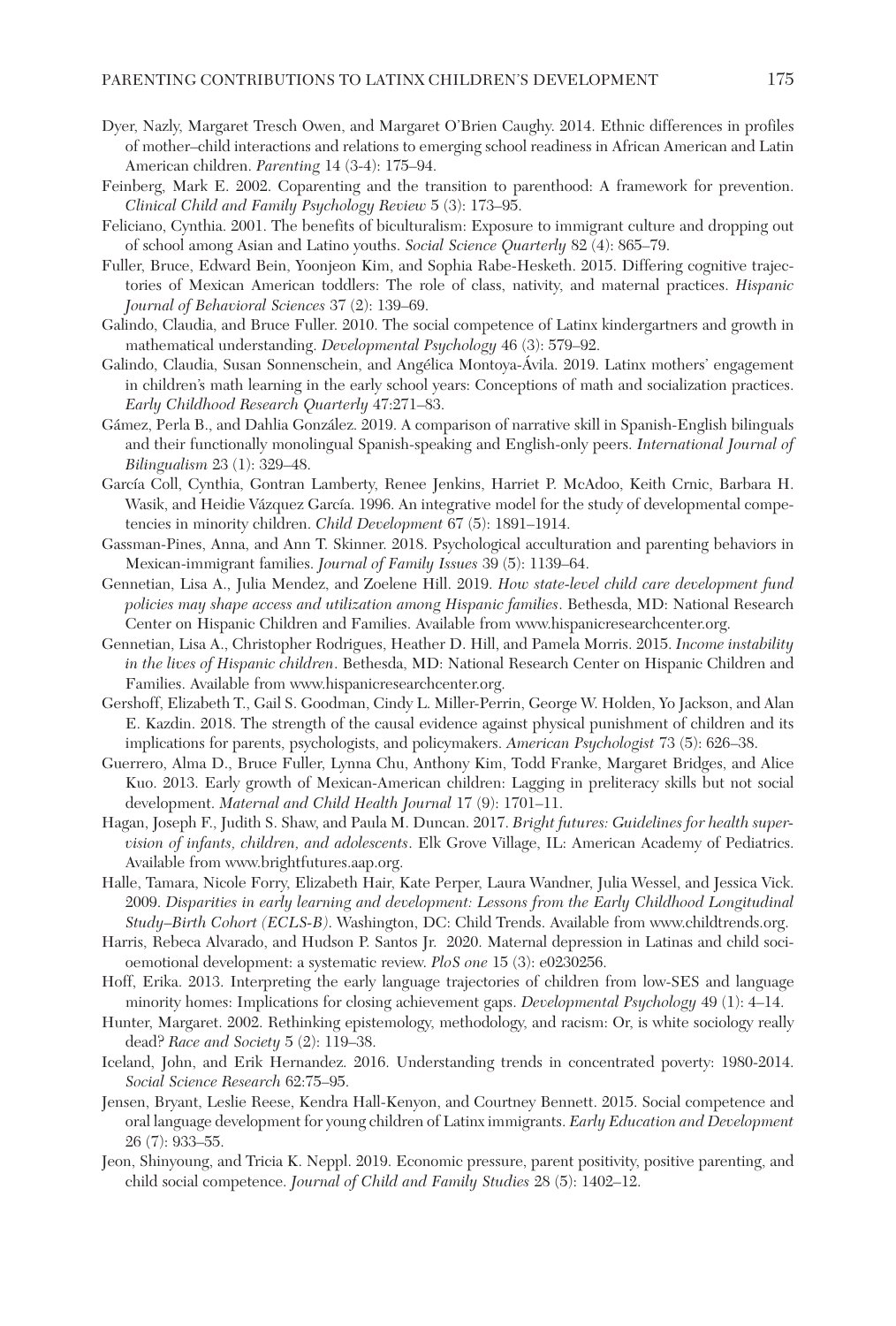- Karberg, Elizabeth, Natasha Cabrera, Jay Fagan, Mindy E. Scott, and Lina Guzman. 2017. *Family stability and instability among low-income Hispanic mothers with young children*. Bethesda, MD: National Research Center on Hispanic Children & Families. Available from [www.hispanicresearchcenter.org.](www.hispanicresearchcenter.org)
- Karberg, Elizabeth, Lina Guzman, Elizabeth Cook, Mindy Scott, and Natasha Cabrera. 2017. *A portrait of Latino fathers: Strengths and challenges*. Bethesda, MD: National Research Center on Hispanic Children and Families. Available from [www.hispanicresearchcenter.org.](www.hispanicresearchcenter.org)
- Kiang, Lisa, Kandace Andrews, Gabriela L. Stein, Andrew J. Supple, and Laura M. Gonzalez. 2013. Socioeconomic stress and academic adjustment among Asian American adolescents: The protective role of family obligation. *Journal of Youth and Adolescence* 42 (6): 837–47.
- Kuhns, Catherine, Natasha Cabrera, Avery Hennigar, Jerry West, and Jennifer Acosta. 2018. Latinx and African-American parental resources, investments, and socialization practices: Supporting toddler's language and social skills. In *Academic socialization of young Black and Latinx children*, eds. Susan Sonnenschein and Brook E. Sawyer, 5–37. Cham: Springer.
- Landry, Susan H., Karen E. Smith, and Paul R. Swank. 2006. Responsive parenting: Establishing early foundations for social, communication, and independent problem-solving skills. *Developmental Psychology* 42 (4): 627–42.
- Levy, Dorainne J., Jennifer A. Heissel, Jennifer A. Richeson, and Emma K. Adam. 2016. Psychological and biological responses to race-based social stress as pathways to disparities in educational outcomes. *American Psychologist* 71 (6): 455–73.
- Leyva, Diana, Anna Davis, and Lauren Skorb. 2018. Math intervention for Latino parents and kindergarteners based on food routines. *Journal of Child and Family Studies* 27 (8): 2541–51.
- Magnuson, Katherine. 2007. Maternal education and children's academic achievement during middle childhood. *Developmental Psychology* 43 (6): 1497–1512.
- Malin, Jenessa L., Natasha J. Cabrera, and Meredith L. Rowe. 2014. Low-income minority mothers' and fathers' reading and children's interest: Longitudinal contributions to children's receptive vocabulary skills. *Early Childhood Research Quarterly* 29 (4): 425–32.
- Marshall, Sarah A., Edward H. Ip, Cynthia K. Suerken, Thomas A. Arcury, Santiago Saldana, Stephanie S. Daniel, and Sara A. Quandt. 2018. Relationship between maternal depression symptoms and child weight outcomes in Latino farmworker families. *Maternal & Child Nutrition* 14 (4): e12614.
- Masten, Ann S. 2001. Ordinary magic: Resilience processes in development. *American Psychologist* 56 (3): 227–38.
- Masten, Ann S., and Dante Cicchetti. 2016. Resilience in development: Progress and transformation. In *Developmental psychopathology, risk, resilience, and intervention*, ed. Dante Cicchetti, 271–333. Hoboken, NJ: John Wiley & Sons.
- McCabe, Allyssa, Marc H. Bornstein, Alison W. Guerra, Yana Kuchirko, Mariela Páez, Catherine S. Tamis-LeMonda, Carolyn B. Cates, Kathy Hirsh-Pasek, Gigliana Melzi, Lulu Song, Roberta Golinkoff, Erika Hoff, and Alan Mendelsohn. 2013. Multilingual children: Beyond myths and toward best practices and commentaries. *Social Policy Report* 27 (4): 1–37.
- McCarty, Alyn T. 2016. Child poverty in the United States: A tale of devastation and the promise of hope. *Sociology Compass* 10 (7): 623–39.
- Mendez Smith, Julia, Danielle Crosby, and Christina Stephens. 2021. Equitable access to high-quality early care and education: Opportunities to better serve young Hispanic children and their families. *The ANNALS of the American Academy of Political and Social Science* (this volume).
- Montoya-Ávila, Angélica, Nardos Ghebreab, and Claudia Galindo. 2018. Toward improving the educational opportunities for Black and Latinx young children: Strengthening family-school partnerships. In *Academic socialization of young Black and Latinx children*, eds. Susan Sonnenschein and Brook E. Sawyer, 209–31. Cham: Springer.
- Morcillo, Carmen, Cristiane S. Duarte, Sa Shen, Carlos Blanco, Glorisa Canino, and Hector R. Bird. 2011. Parental familism and antisocial behaviors: Development, gender, and potential mechanisms. *Journal of the American Academy of Child & Adolescent Psychiatry* 50 (5): 471–79.
- Murray, Desiree, Maria A. Ramos-Olazagasti, Lina Guzman, and Melissa J. Perez. 2020. *Making service delivery relevant for Latino families during COVID-19 through responsive adaptation*. Bethesda, MD: National Research Center on Hispanic Children and Families. Available from [www.hispanicresearch](www.hispanicresearchcenter.org) [center.org](www.hispanicresearchcenter.org).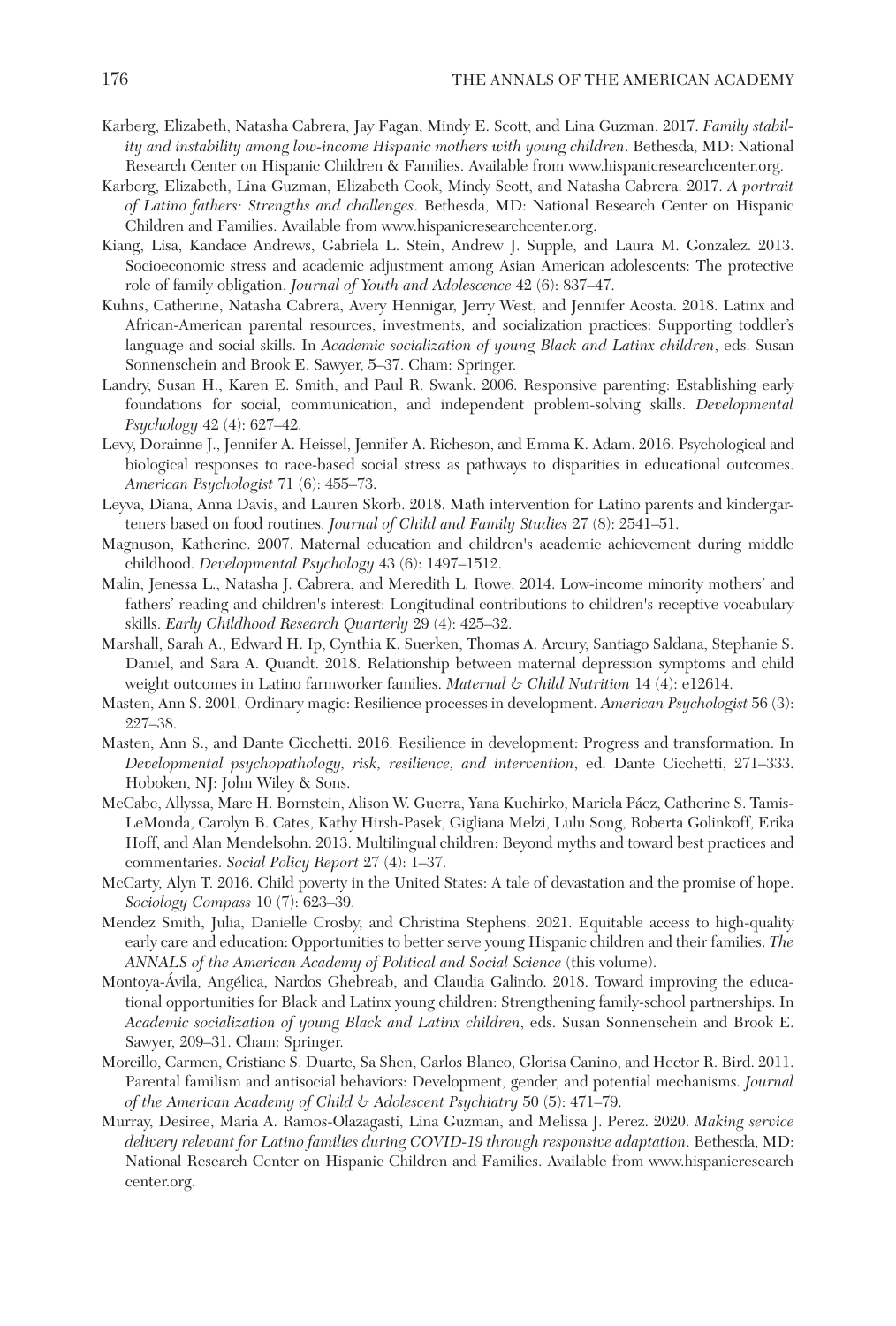- National Academies of Sciences, Engineering, and Medicine. 2016. *Parenting matters: Supporting parents of children ages 0-8*. Washington, DC: National Academies Press. Available from <www.nap.edu>.
- National Research Council. 2000. *From neurons to neighborhoods: The science of early childhood development*. Washington, DC: National Academies Press. Available from <www.nap.edu>.
- National Scientific Council on the Developing Child. 2015. Supportive relationships and active skillbuilding strengthen the foundations of resilience. Working Paper 13, Center on the Developing Child, Cambridge, MA. Available from<www.developingchild.harvard.edu>.
- Olds, David L. 2002. Prenatal and infancy home visiting by nurses: From randomized trials to community replication. *Prevention Science* 3 (3): 153–72.
- Padilla, Christina M., Natasha Cabrera, and Jerry West. 2017. *The development and home environments of low-income Hispanic children: Kindergarten to third grade*. Bethesda, MD: National Research Center on Hispanic Children and Families. Available from <www.hispanicresearchcenter.org>.
- Padilla, Christina M., and Rebecca M. Ryan. 2018. School readiness among children of Hispanic immigrants and their peers: The role of parental cognitive stimulation and early care and education. *Early Childhood Research Quarterly* 52:154–68.
- Paulson, James F., Sarah E. Dauber, and Jenn A. Leiferman. 2011. Parental depression, relationship quality, and nonresident father involvement with their infants. *Journal of Family Issues* 32 (4): 528–49.
- Pew Research Center. 2015. *Parenting in America: Outlook, worries, aspirations are strongly linked to financial situation*. Washington, DC: Pew Research Center. Available from [https://www.pewresearch](https://www.pewresearchcenter.org) [center.org](https://www.pewresearchcenter.org).
- Putnam, Samuel P., Ann V. Sanson, and Mary K. Rothbart. 2002. Child temperament and parenting. In *Handbook of parenting: Children and parenting*, ed. Marc H. Bornstein, 255–77. Mahwah, NJ: Lawrence Erlbaum Associates Publishers.
- Rowe, Meredith Lee. 2008. Child-directed speech: Relation to socioeconomic status, knowledge of child development and child vocabulary skill. *Journal of Child Language* 35 (1): 185–205.
- Rowe, Meredith L., Kathryn A. Leech, and Natasha Cabrera. 2017. Going beyond input quantity: Wh-questions matter for toddlers' language and cognitive development. *Cognitive Science* 41:162–79.
- Ruberry, Erika J., Melanie R. Klein, Cara J. Kiff, Stephanie F. Thompson, and Liliana J. Lengua. 2018. Parenting as a moderator of the effects of cumulative risk on children's social–emotional adjustment and academic readiness. *Infant and Child Development* 27 (3): e2071.
- Schuster, Mark A., Naihua Duan, Michael Regalado, and David J. Klein. 2000. Anticipatory guidance: What information do parents receive? What information do they want? *Archives of Pediatrics & Adolescent Medicine* 154 (12): 1191–98.
- Scott, Mindy E., Shelby Hickman, Eliza Brown, and Bianca Faccio. 2015. *A guide to healthy marriage and responsible fatherhood programs for Hispanic couples and families*. Bethesda, MD: National Research Center on Hispanic Children and Families. Available from <www.hispanicresearchcenter.org>.
- Shellman, Laura, Renea L. Beckstrand, Lynn C. Callister, Karlen E. Luthy, and Donna Freeborn. 2014. Postpartum depression in immigrant Hispanic women: A comparative community sample. *Journal of the American Association of Nurse Practitioners* 26 (9): 488–97.
- Shonkoff, Jack P., and Philip A. Fisher. 2013. Rethinking evidence-based practice and two-generation programs to create the future of early childhood policy. *Development and Psychopathology* 25 (4 pt. 2): 1635–53.
- Sondik, Edward J., David T. Huang, Richard J. Klein, and David Satcher. 2010. Progress toward the healthy people 2010 goals and objectives. *Annual Review of Public Health* 31:271–81.
- Suárez-Orozco, Carola, Frosso Motti-Stefanidi, Amy Marks, and Dalal Katsiaficas. 2018. An integrative risk and resilience model for understanding the adaptation of immigrant-origin children and youth. *American Psychologist* 73 (6): 781–96.
- Suárez-Orozco, Carola, Hirokazu Yoshikawa, Robert Teranishi, and Marcelo Suárez-Orozco. 2011. Growing up in the shadows: The developmental implications of unauthorized status. *Harvard Educational Review* 81 (3): 438–73.
- Taylor, Zoe E., Dannelle Larsen-Rife, Rand D. Conger, and Keith F. Widaman. 2012. Familism, interparental conflict, and parenting in Mexican-origin families: A cultural–contextual framework. *Journal of Marriage and Family* 74 (2): 312–27.
- Telles, Edward E. 2007. Race and ethnicity and Latin America's United Nations millennium development goals. *Latin American and Caribbean Ethnic Studies* 2 (2): 185–200.